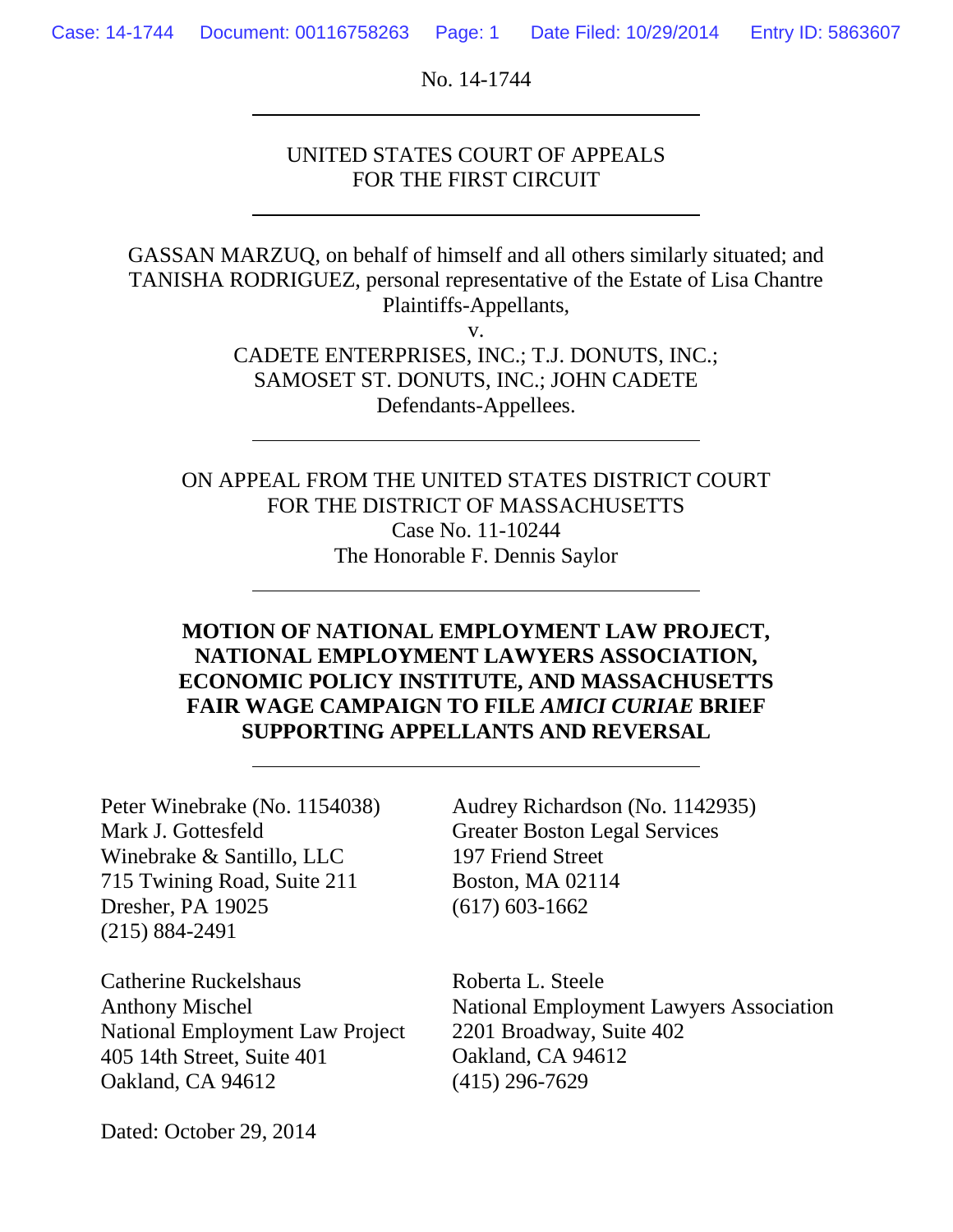Pursuant to Federal Rule of Appellate Procedure 29(b), the National Employment Law Project, the National Employment Lawyers Association, the Economic Policy Institute, and the Massachusetts Fair Wage Campaign (collectively "*Amici Curiae*") respectfully seek leave to file the accompanying brief supporting the appeal of Plaintiffs/Appellants and urging reversal of the district court's underlying summary judgment decision. *Amici Curiae* have sought all parties' concurrence in this motion. Plaintiffs/Appellants concur, while Defendants/Appellees do not concur.

*Amici Curiae* submit that, for the reasons described below, this motion should be granted because each *Amici Curiae* has an interest in the outcome of this appeal and because the matters asserted in the accompanying brief are relevant to the appeal's disposition:

1. The National Employment Law Project ("NELP") is a non-profit legal organization with over 45 years of experience advocating for the employment and labor rights of low-wage and unemployed workers, including workers in the food service industry. NELP seeks to ensure that all employees receive the full protection of labor and employment laws and that employers are not rewarded for skirting those basic rights.

2. The National Employment Lawyers Association ("NELA") is the largest professional membership organization in the country comprised of lawyers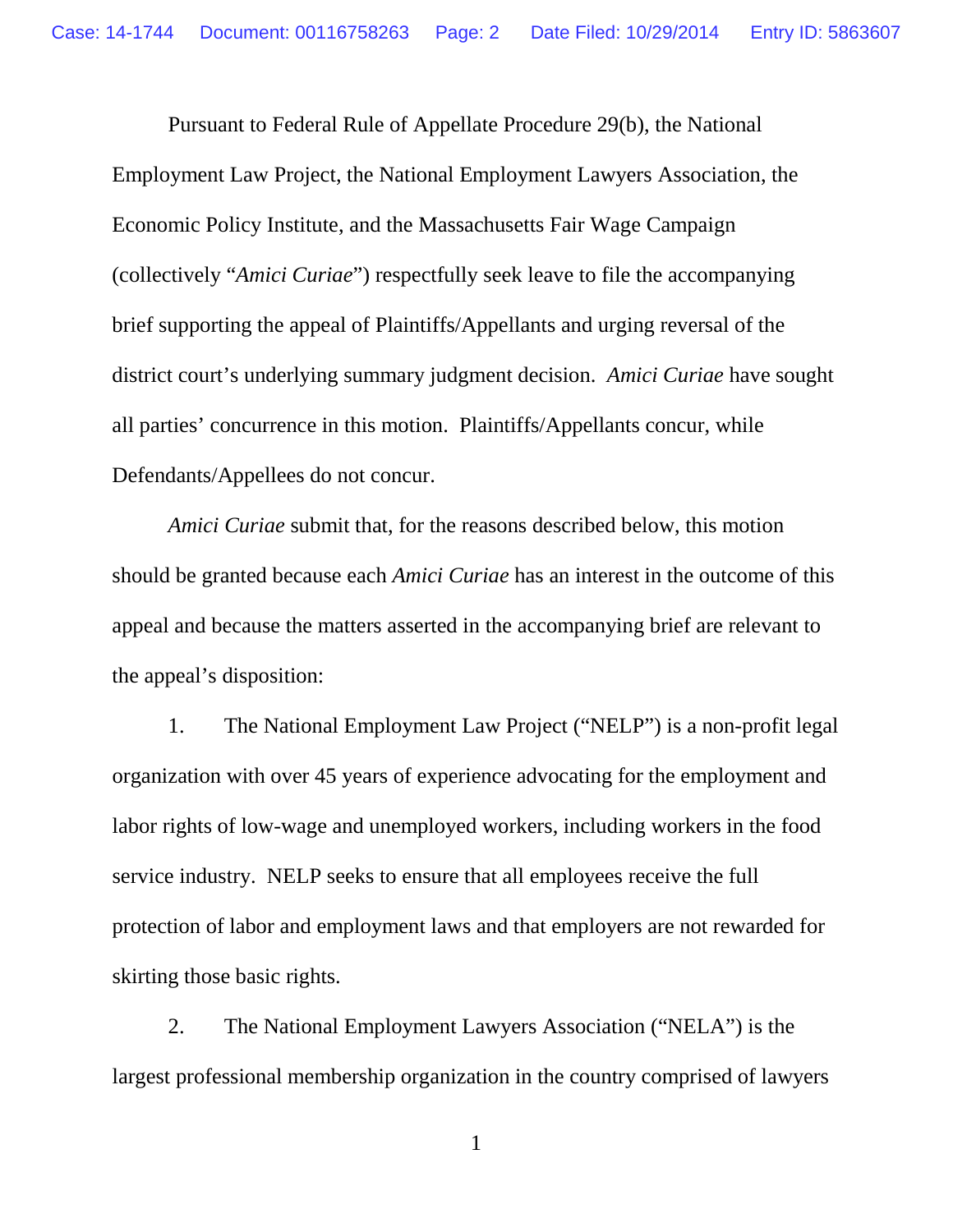who represent workers in labor, employment, and civil rights disputes. Founded in 1985, NELA advances employee rights and serves lawyers who advocate for equality and justice in the American workplace. NELA and its 69 circuit, state, and local affiliates have a membership of over 4,000 attorneys who are committed to working on behalf of those who have been illegally treated in the workplace. NELA's members litigate daily in every circuit, affording NELA a unique perspective on how the principles announced by the courts in employment cases actually play out on the ground. NELA strives to protect the rights of its members' clients, and regularly supports precedent-setting litigation affecting the rights of individuals in the workplace.

3. The Economic Policy Institute ("EPI") is a nonprofit, nonpartisan think tank created in 1986 to include the needs of low- and middle-income workers in economic policy discussions. EPI believes every working person deserves a good job with fair pay, affordable health care, and retirement security. To achieve this goal, EPI conducts research and analysis on the economic status of working America. EPI proposes public policies that protect and improve the economic conditions of low- and middle-income workers and assesses policies with respect to how they affect those workers. EPI staff have submitted comments during rulemaking on Part 541, have testified in both the House and Senate on the so-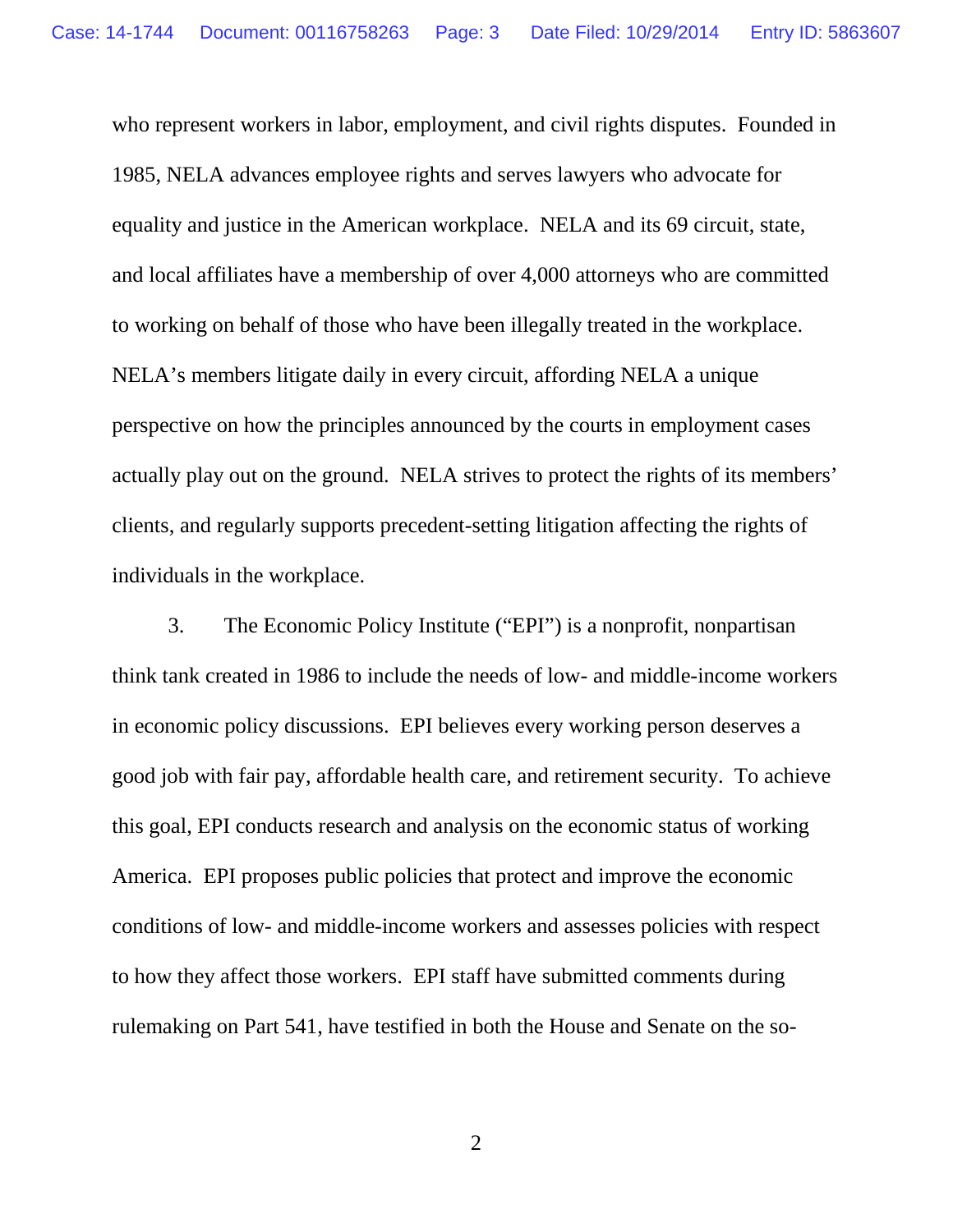called white collar exemptions, and advocate for broader overtime coverage as a way to increase employment and wages.

4. The Massachusetts Fair Wage Campaign ("FWC") is a coalition of non-profit immigrants' and workers' rights organizations that engage in a range of legal and policy advocacy, community organizing, and support and referrals for legal action for low-wage workers in Massachusetts. Most of FWC's member organizations are community-based groups that work closely with immigrant workers who are victims of exploitative and abusive employment practices, including nonpayment of wages and violations of the Massachusetts and federal minimum wage and overtime laws.

5. Based on the above, *Amici Curiae* have an interest in this appeal, which concerns the impact of overtime rights laws on salaried and hourly workers in the fast food sector.

6. Moreover, the matters asserted in the accompanying brief are relevant to the appeal's disposition. For example, the accompanying brief (i) addresses the important public policies underlying the federal overtime rights laws and (ii) asserts that the district court incorrectly read this Court's decision *Donovan v. Burger King*, 672 F.2d 221 (1st Cir. 1982), as excusing a detailed analysis of the four "primary duty" factors described in 29 C.F.R. § 541.700(a).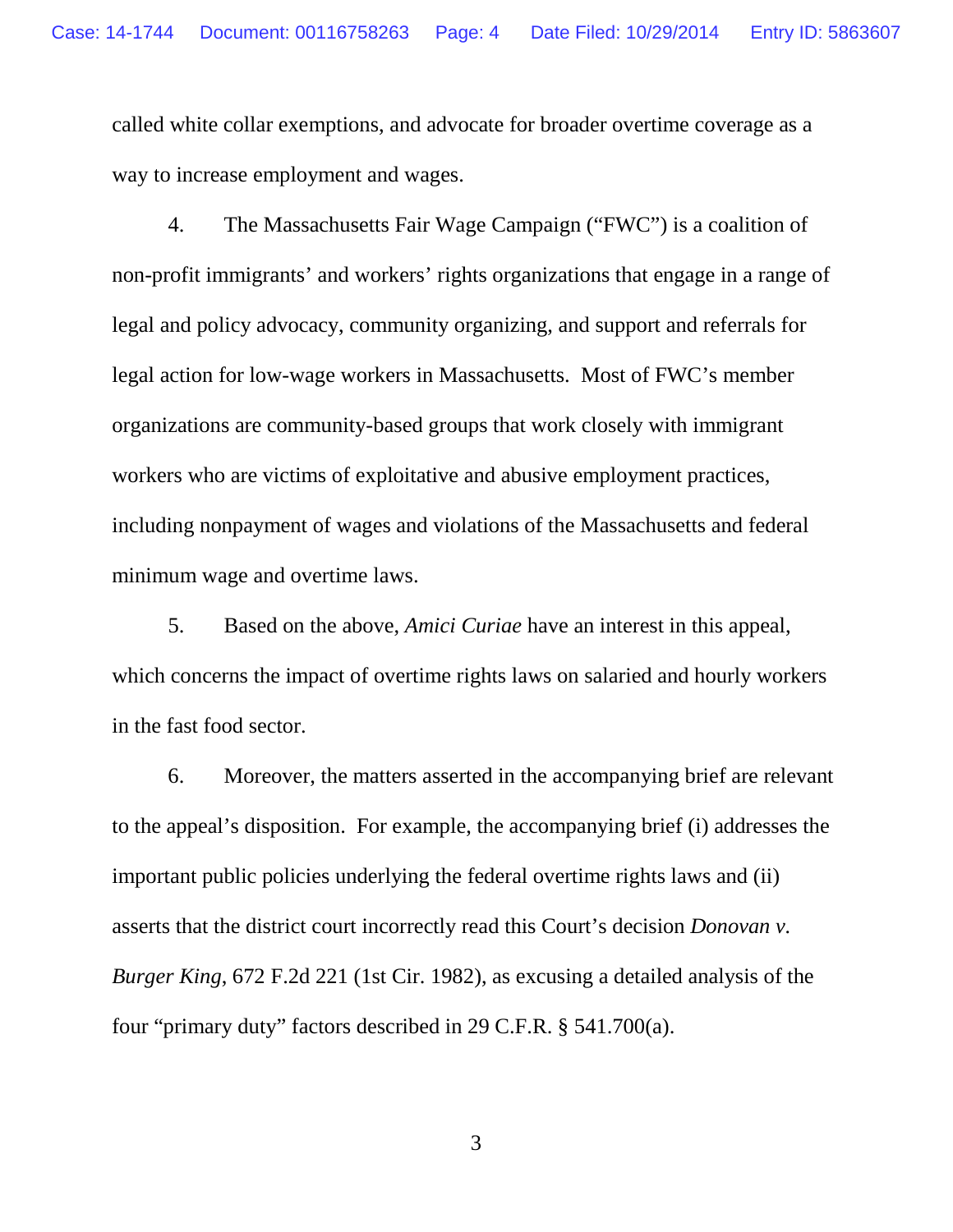#### **WHEREFORE**, *Amici Curiae* respectfully request that the Court grant this

motion and accept the accompanying brief.

Dated: October 29, 2014 By their attorneys,

#### **/s/ Peter Winebrake**

Peter Winebrake (No. 1154038) Mark J. Gottesfeld Winebrake & Santillo, LLC 715 Twining Road, Suite 211 Dresher, PA 19025 (215) 884-2491 pwinebrake@winebrakelaw.com *Attorney for National Employment Law Project, Economic Policy Institute, and National Employment Lawyers Association*

#### **/s/ Audrey Richardson**

Audrey Richardson (No. 1142935) Greater Boston Legal Services 197 Friend Street Boston, MA 02114 (617) 603-1662 arichardson@gbls.org *Attorney for Massachusetts Fair Wage Campaign*

Catherine Ruckelshaus Anthony Mischel National Employment Law Project 405 14th Street, Suite 401 Oakland, CA 94612 (310) 871-7925 amischel@nelp.org *Additional Attorney for National Employment Law Project*

Roberta L. Steele National Employment Lawyers Association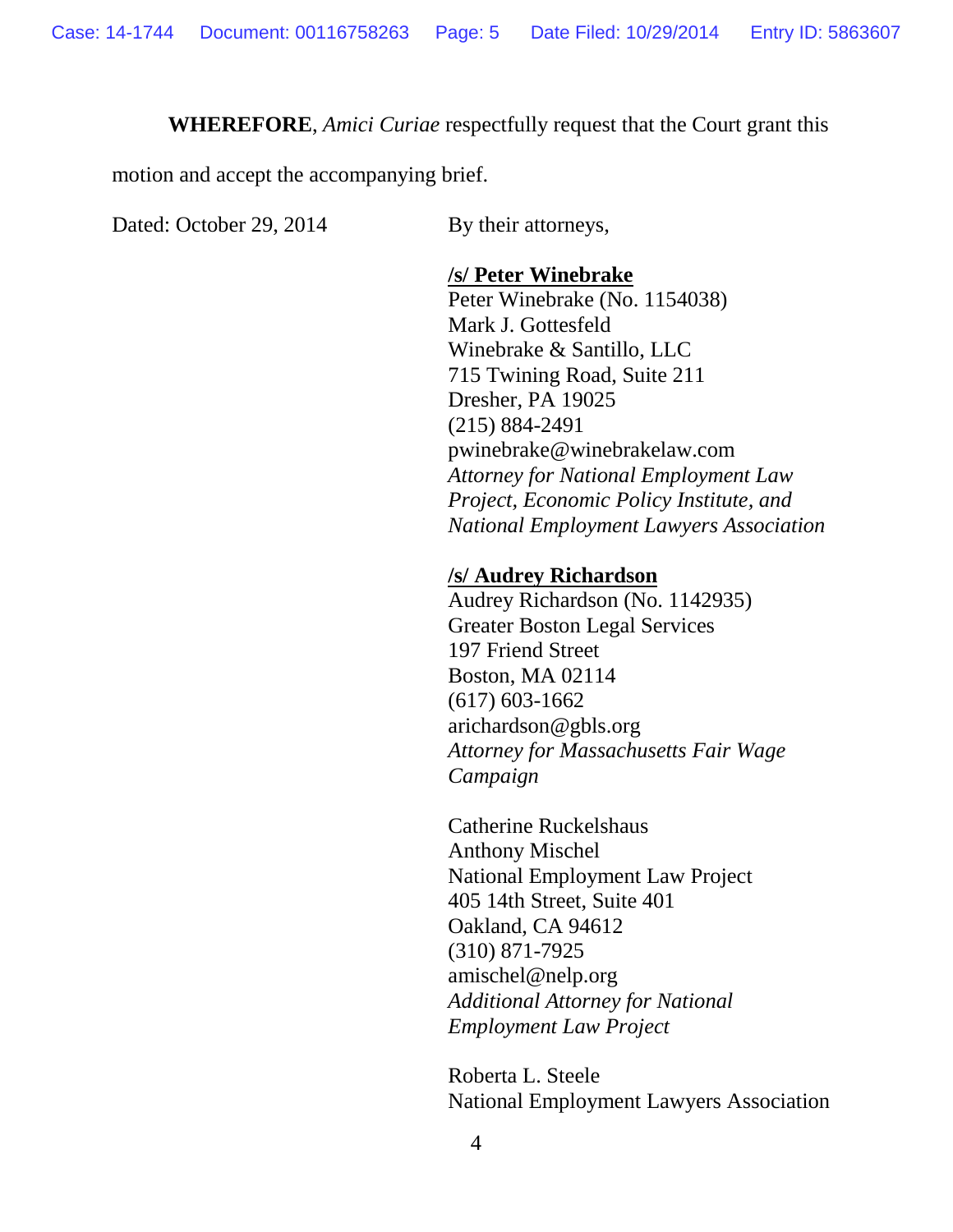2201 Broadway, Suite 402 Oakland, CA 94612 (415) 296-7629 rsteele@nelahq.org *Additional Attorney for National Employment Lawyers Association*

Ross Eisenbrey Economic Policy Institute 1333 H Street NW Suite 300, East Tower Washington, DC 20005 (202) 775-8810 reisenbrey@epi.org *Additional Attorney for Economic Policy Institute*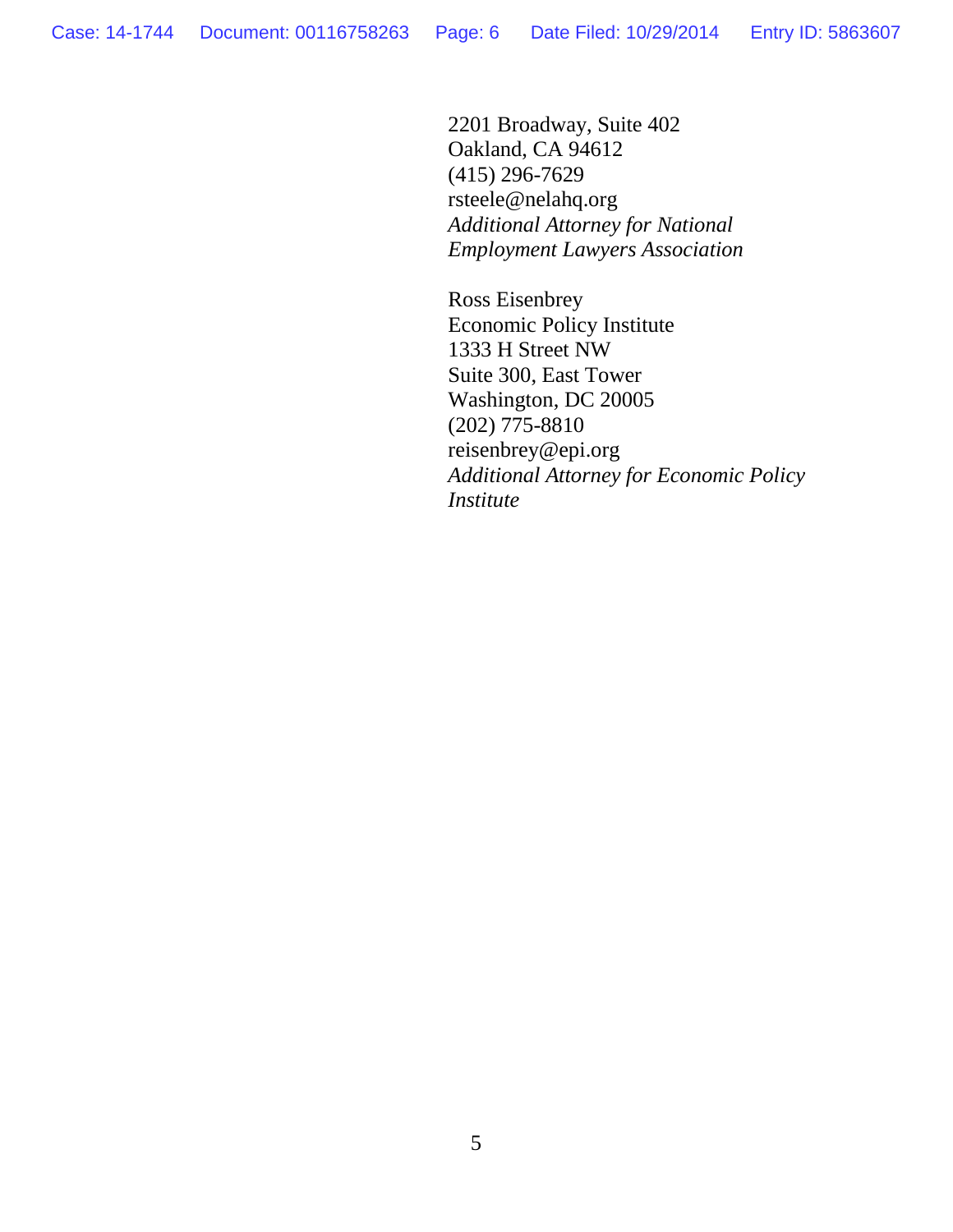#### **CORPORATE DISCLOSURE STATEMENT**

Pursuant to Federal Rule of Appellate Procedure 29(c)(1), each of

the *amici curiae* certifies that it does not have a parent corporation and

that no publicly held corporation owns 10% or more of its stock.

Dated: October 29, 2014 By their attorneys,

#### **/s/ Peter Winebrake**

Peter Winebrake (No. 1154038) Mark Gottesfeld Winebrake & Santillo, LLC 715 Twining Road, Suite 211 Dresher, PA 19025 (215) 884-2491 pwinebrake@winebrakelaw.com *Attorney for National Employment Law Project, Economic Policy Institute, and National Employment Lawyers Association*

#### **/s/ Audrey Richardson**

Audrey Richardson (No. 1142935) Greater Boston Legal Services 197 Friend Street Boston, MA 02114 (617) 603-1662 arichardson@gbls.org lkl *Attorney for Massachusetts Fair Wage Campaign*

Anthony Mischel National Employment Law Project 405 14th Street, Suite 401 Oakland, CA 94612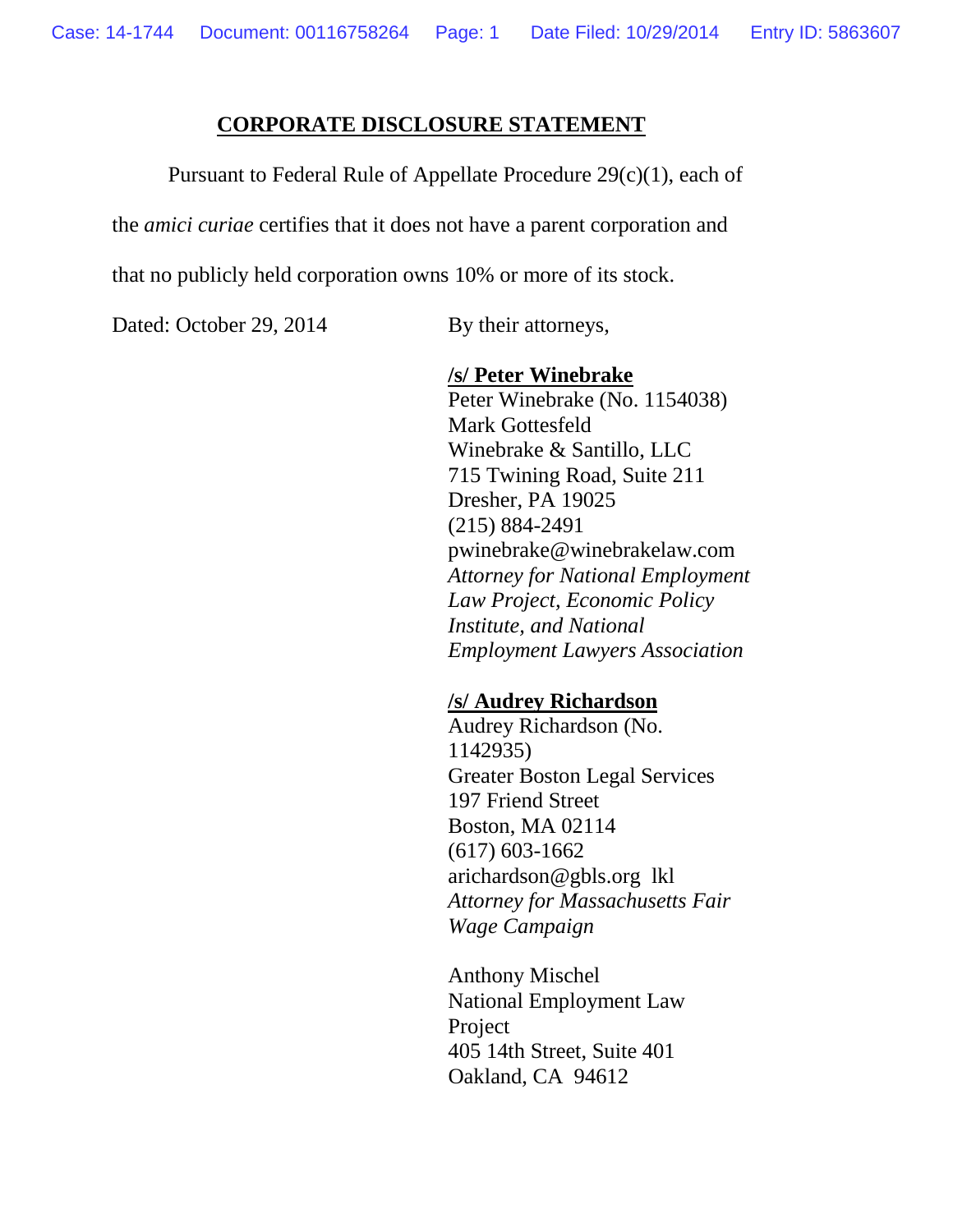(310) 871-7925 amischel@nelp.org *Additional Attorney for National Employment Law Project*

Roberta L. Steele National Employment Lawyers Association 2201 Broadway, Suite 402 Oakland, CA 94612 (415) 296-7629 rsteele@nelahq.org *Additional Attorney for National Employment Lawyers Association*

Ross Eisenbrey Economic Policy Institute 1333 H Street NW Suite 300, East Tower Washington, DC 20005 (202) 775-8810 reisenbrey@epi.org *Additional Attorney for Economic Policy Institute*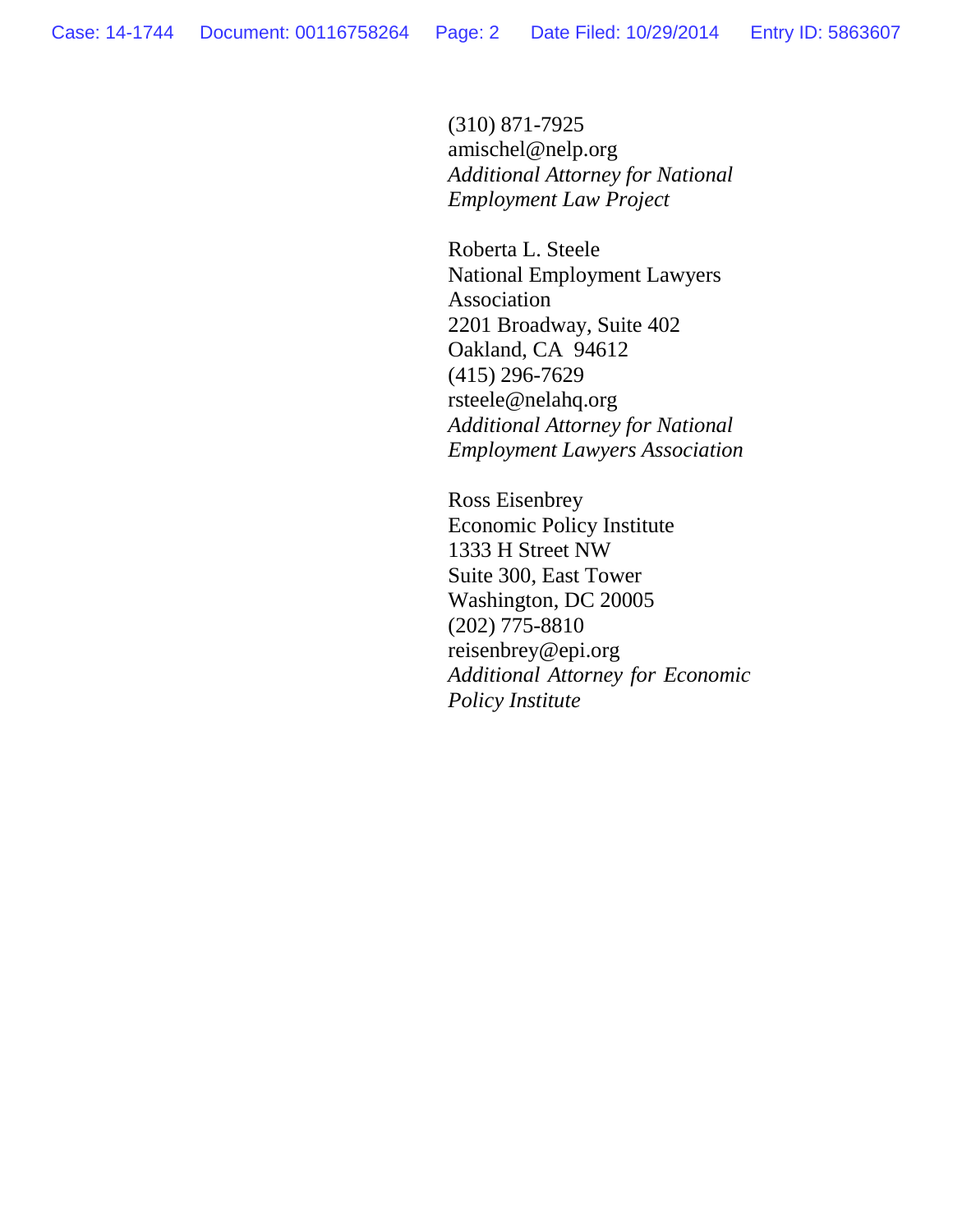### **CERTIFICATE OF SERVICE**

I hereby certify that, on October 29, 2014, I electronically filed the foregoing motion with the United States Court of Appeals for the First Circuit by using the CM/ECF system. I certify that the following parties or their counsel of record are registered as ECF Filers and that they will be served by the CM/ECF system:

Shannon Liss-Riordan Lichten & Liss-Riordan, P.C. 100 Cambridge Street, 20th Floor Boston, MA 02114 Ph: (617) 994-5800 Fx: (617) 994-5801

Nicholas B. Carter Maria Davis Todd and Weld 28 State Street, 31st Floor Boston, MA 02109 Ph: (617) 720-2626 Fx: (617) 227-5777

> /s/ Peter Winebrake Peter Winebrake (No. 1154038) Winebrake & Santillo, LLC 715 Twining Road, Suite 211 Dresher, PA 19025 (215) 884-2491 pwinebrake@winebrakelaw.com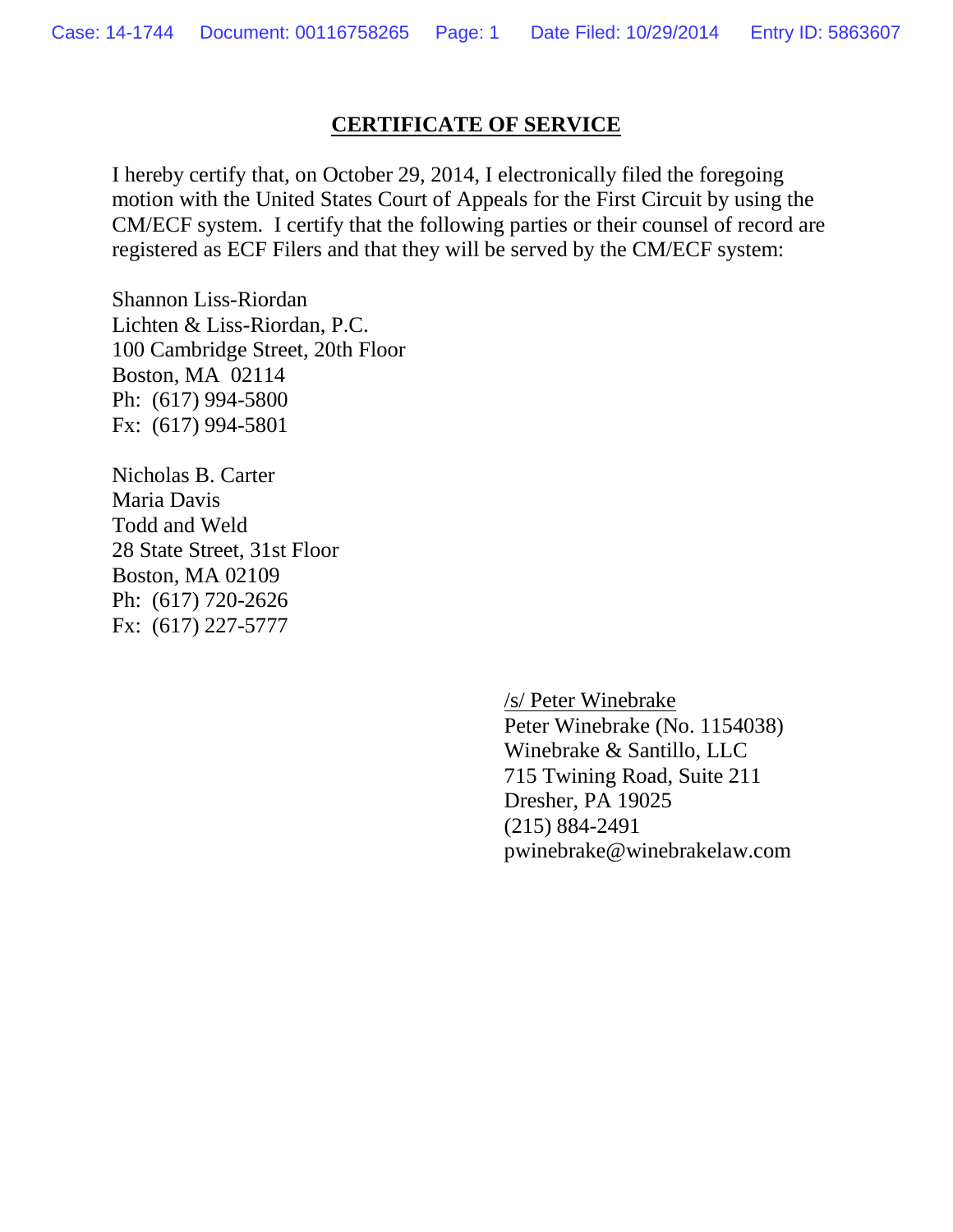No. 14-1744

### UNITED STATES COURT OF APPEALS FOR THE FIRST CIRCUIT

GASSAN MARZUQ, on behalf of himself and all others similarly situated; and TANISHA RODRIGUEZ, personal representative of the Estate of Lisa Chantre Plaintiffs-Appellants,

v.

CADETE ENTERPRISES, INC.; T.J. DONUTS, INC.; SAMOSET ST. DONUTS, INC.; JOHN CADETE Defendants-Appellees.

ON APPEAL FROM THE UNITED STATES DISTRICT COURT FOR THE DISTRICT OF MASSACHUSETTS Case No. 11-10244 The Honorable F. Dennis Saylor

# **BRIEF OF** *AMICI CURIAE* **NATIONAL EMPLOYMENT LAW PROJECT, NATIONAL EMPLOYMENT LAWYERS ASSOCIATION, ECONOMIC POLICY INSTITUTE, AND MASSACHUSETTS FAIR WAGE CAMPAIGN SUPPORTING APPELLANTS AND REVERSAL**

Peter Winebrake (No. 1154038) Mark J. Gottesfeld Winebrake & Santillo, LLC 715 Twining Road, Suite 211 Dresher, PA 19025 (215) 884-2491

Catherine Ruckelshaus Anthony Mischel National Employment Law Project 405 14th Street, Suite 401 Oakland, CA 94612

Audrey Richardson (No. 1142935) Greater Boston Legal Services 197 Friend Street Boston, MA 02114 (617) 603-1662

Roberta L. Steele National Employment Lawyers Association 2201 Broadway, Suite 402 Oakland, CA 94612 (415) 296-7629

Dated: October 29, 2014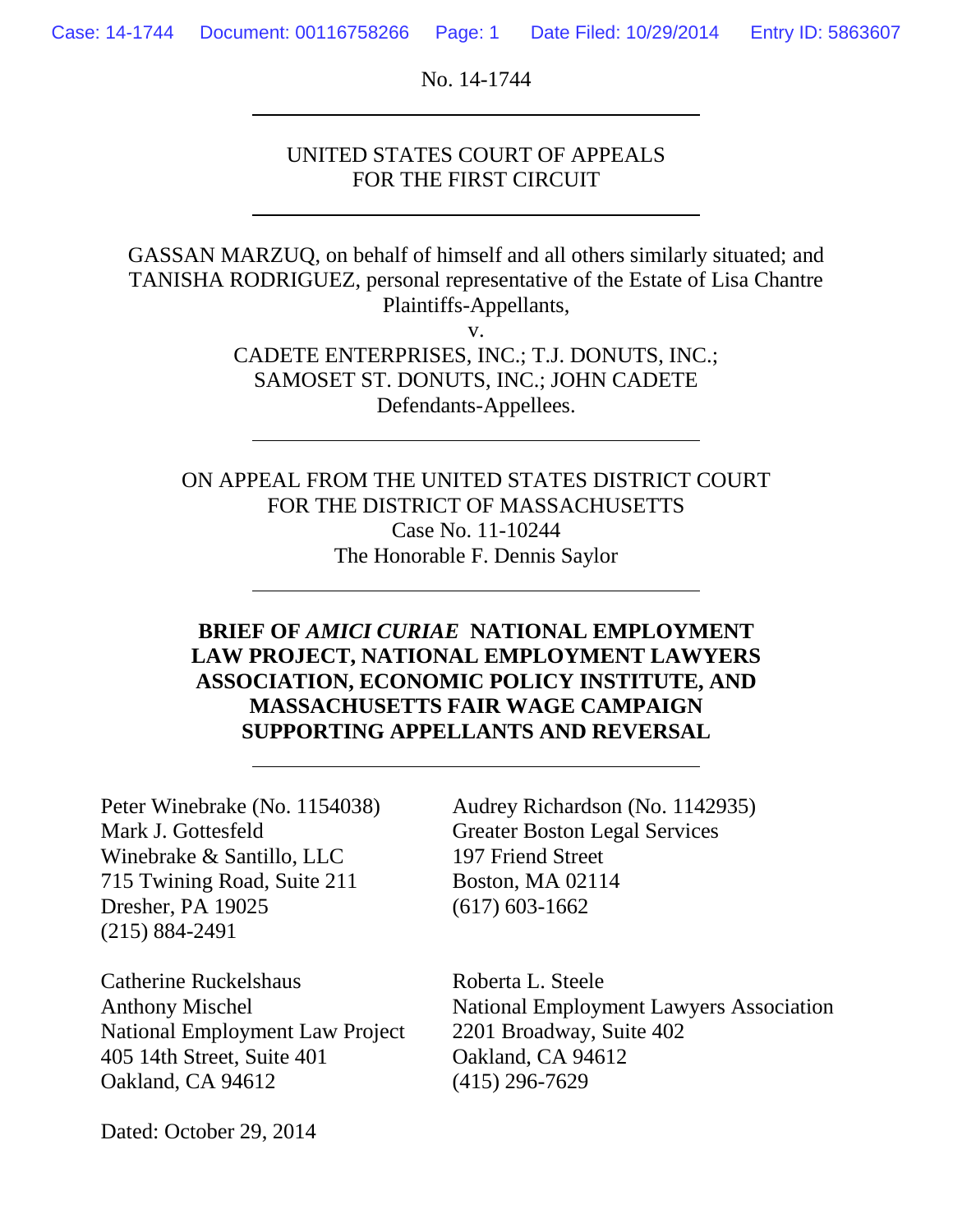# **RULE 29(c)(1) DISCLOSURE STATEMENT**

Pursuant to Federal Rule of Appellate Procedure 29(c)(1), each of the *amici curiae* certifies that it does not have a parent corporation and that no publicly held corporation owns 10% or more of its stock.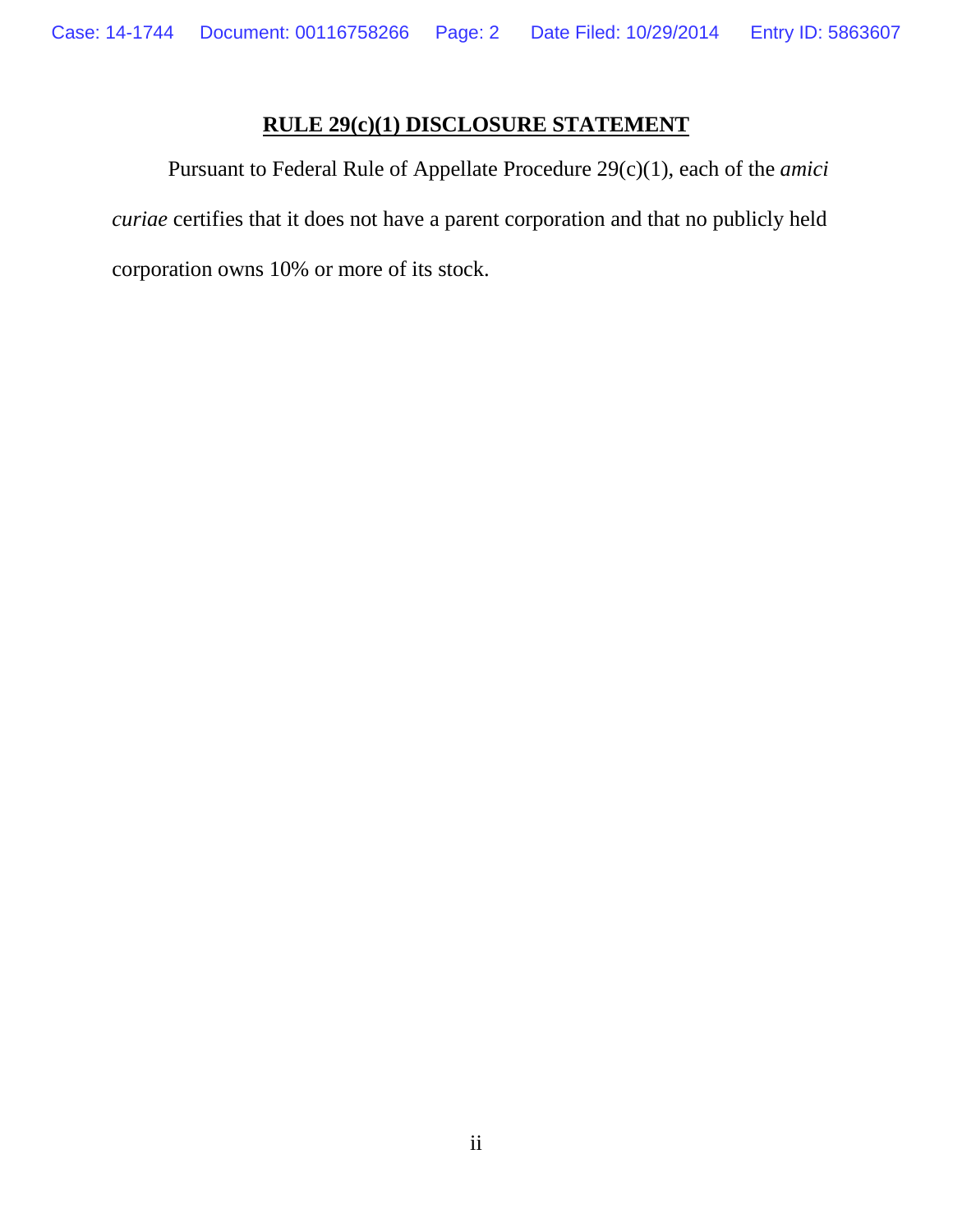# **TABLE OF CONTENTS**

| A. The FLSA's Overtime Pay Mandate Was Enacted for the Purpose<br>of Benefitting All Workers by Spreading Work Hours and          |
|-----------------------------------------------------------------------------------------------------------------------------------|
| B. Cadete's Business Model Contradicts the FLSA's Purpose of                                                                      |
| C. Cadete's Practices Harm the Very Employees Who Most                                                                            |
| D. Careful Analysis of Each of the Four "Primary Duty" Factors is<br>Crucial to Ensuring that an Overly-Broad Executive Exemption |
| 14                                                                                                                                |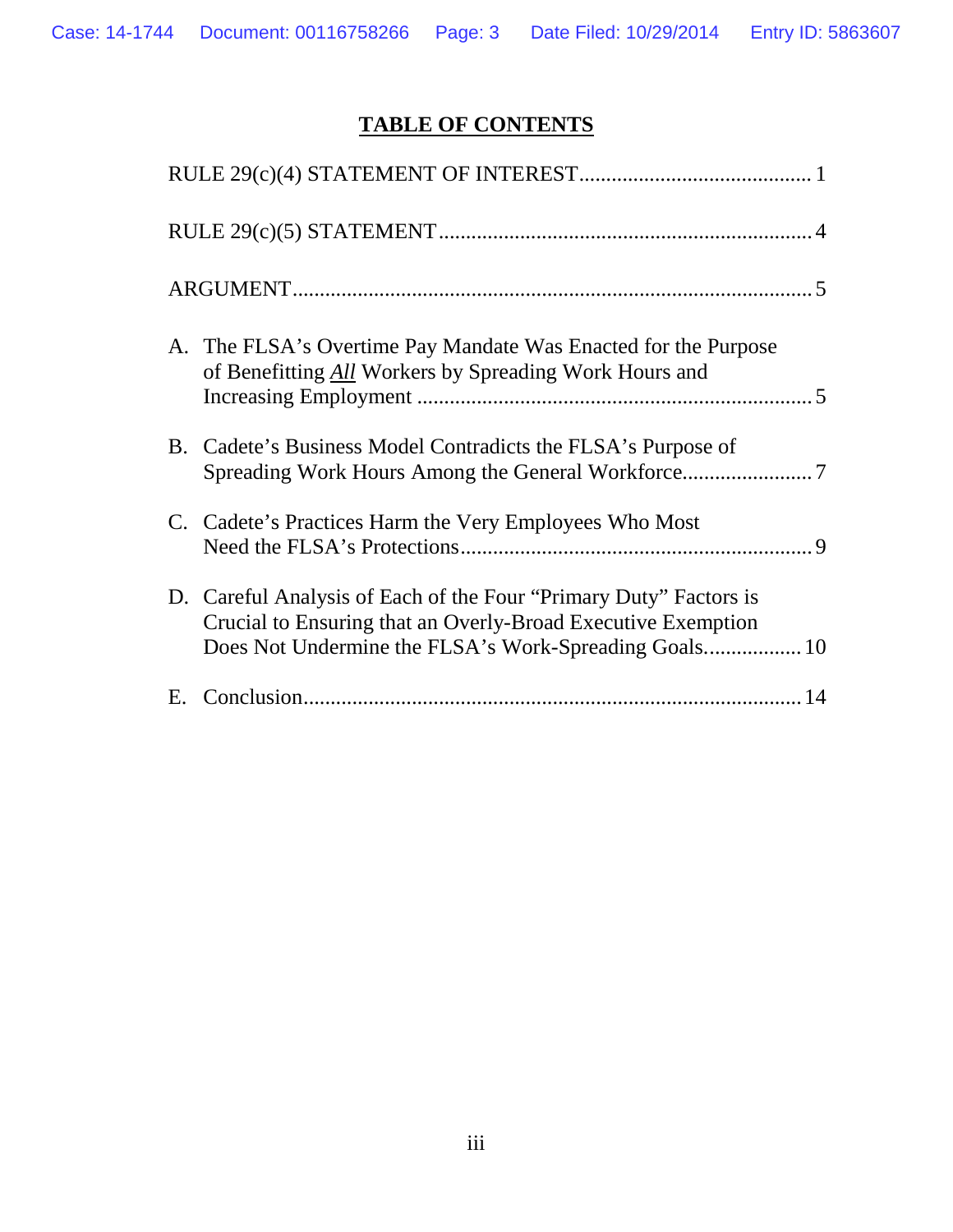# **TABLE OF AUTHORITIES**

# **CASES**

| Ale v. Tennessee Valley Auth.,                                                                    |
|---------------------------------------------------------------------------------------------------|
| Aaron v. City of Wichita, No. 96-3091,<br>1997 U.S. App. LEXIS 13039 (10th Cir. May 23, 1997)  13 |
| Bay Ridge Operating Co., Inc. v. Aaron,                                                           |
| Dept. of Labor v. City of Sapula,                                                                 |
| Donovan v. Burger King,                                                                           |
| Guthrie v. Lady Jane Collieries, Inc.,                                                            |
| Hines v. State Room, Inc.,                                                                        |
| Kohl v. Woodlands Fire Dept.,                                                                     |
| Indergit v. Rite Aid Corp., No. 08-09361,                                                         |
| Jackson v. Go-Tane Services, Inc.,                                                                |
| Jewell Ridge Coal Corp. v. Local No. 6167, United Mine Workers of America                         |
| Mechmet v. Four Seasons Hotels, Ltd.,                                                             |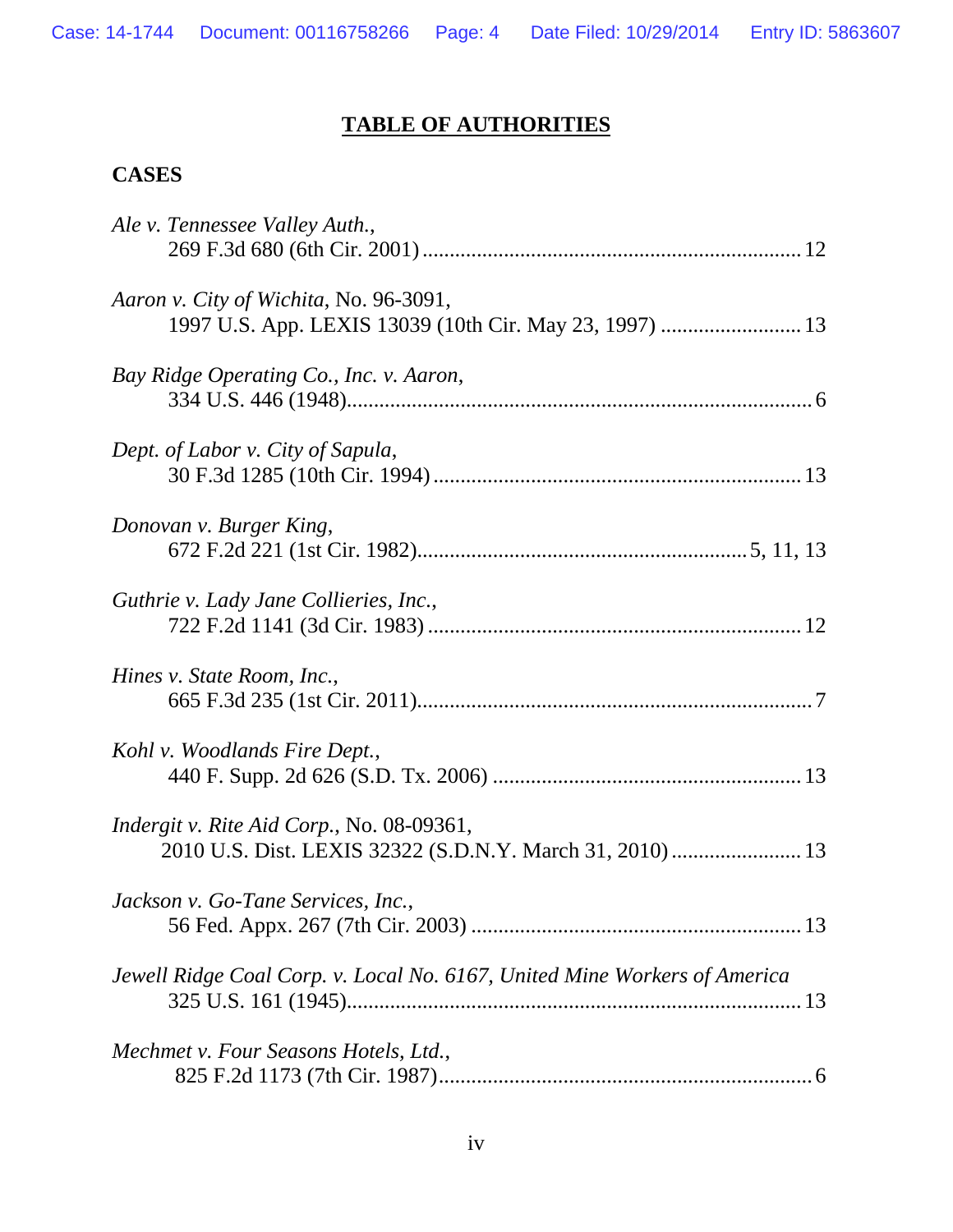| Morgan v. Family Dollar Stores, Inc.,              |  |  |
|----------------------------------------------------|--|--|
| Overnight Motor Transport v. Missel,               |  |  |
| Rodriguez v. Farm Stores Grocery, Inc.,            |  |  |
| Walling v. Helmerich & Payne, Inc.,                |  |  |
| Walling v. Youngerman-Reynolds Hardwood Co., Inc., |  |  |
| <b>FEDERAL STATUTES</b>                            |  |  |
|                                                    |  |  |
| <b>FEDERAL REGULATIONS</b>                         |  |  |
|                                                    |  |  |
| <b>OTHER AUTHORITIES</b>                           |  |  |

Bureau of Labor Statistics, "May 2013 National Industry-Specific Occupational Employment and Wage Estimates For Cross Industries, Private." ("May 2013 Wages"), [http://www.bls.gov/oes/current/000001.htm#00-0000,](http://www.bls.gov/oes/current/000001.htm#00-0000) last accessed on October 28, 2014) .................................................................................................10

David Jamieson, "Join the Booming Dollar Store Economy! Low Pay, Long Hours, May Work While Injured," *HuffingtonPost.com* (Aug. 29, 2013) (available at [http://www.huffingtonpost.com/2013/08/29/dollar-stores](http://www.huffingtonpost.com/2013/08/29/dollar-stores-work_n_3786781.html)[work\\_n\\_3786781.html,](http://www.huffingtonpost.com/2013/08/29/dollar-stores-work_n_3786781.html) last accessed on October 28, 2014).................................. 8

Heidi Shierholz, "Low Wages and Few Benefits Mean Many Restaurant Workers Can't Make Ends Meet," *Economic Policy Institute Report* (Aug. 21, 2014) ("EPI Report") at p. 5 (available at [http://www.epi.org/publication/restaurant-workers/,](http://www.epi.org/publication/restaurant-workers/) last accessed on October 28, 2014). .............................................................................................9-10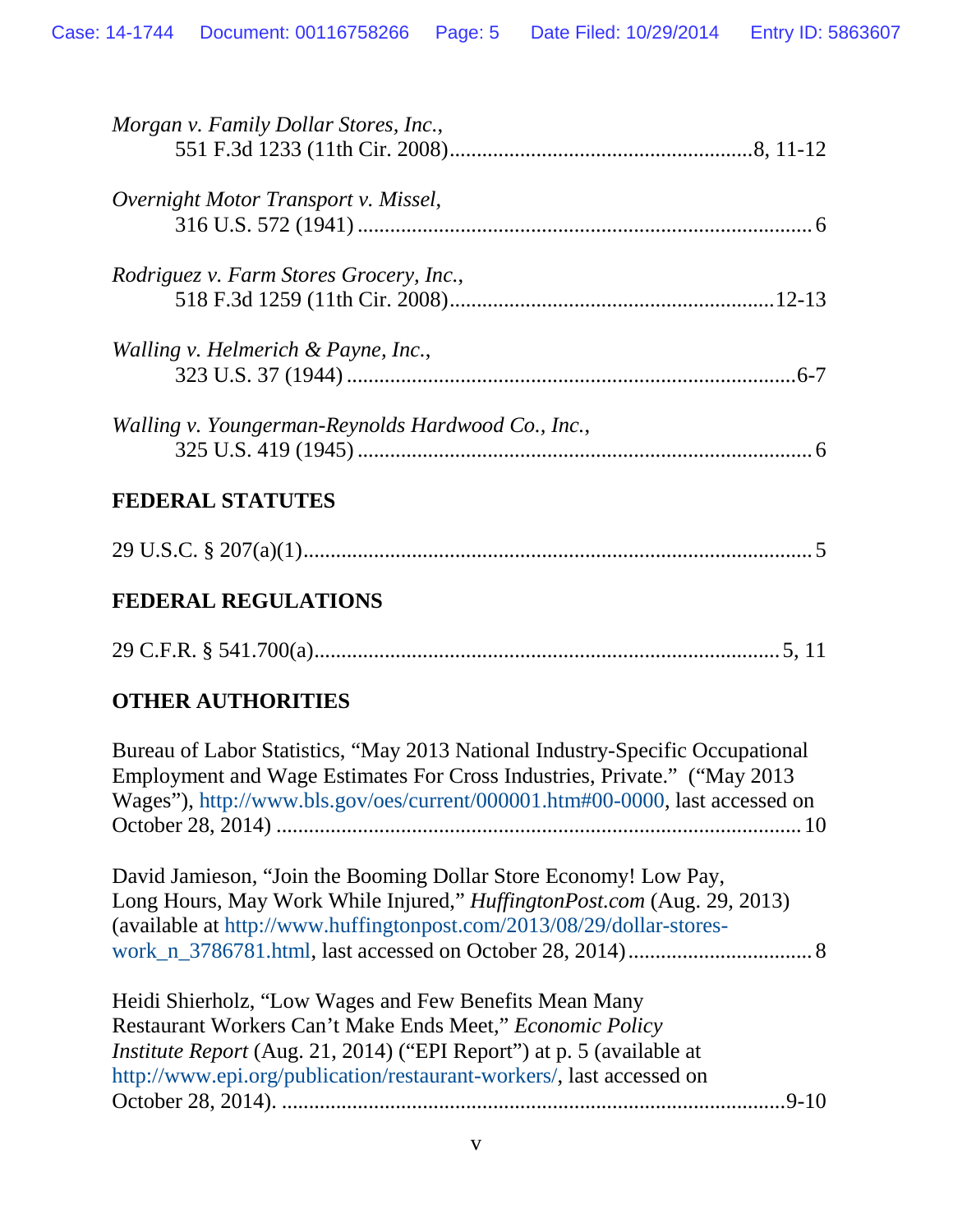| Wikipedia, Working Poor, http://en.wikipedia.org/wiki/Working_poor, last |
|--------------------------------------------------------------------------|
|                                                                          |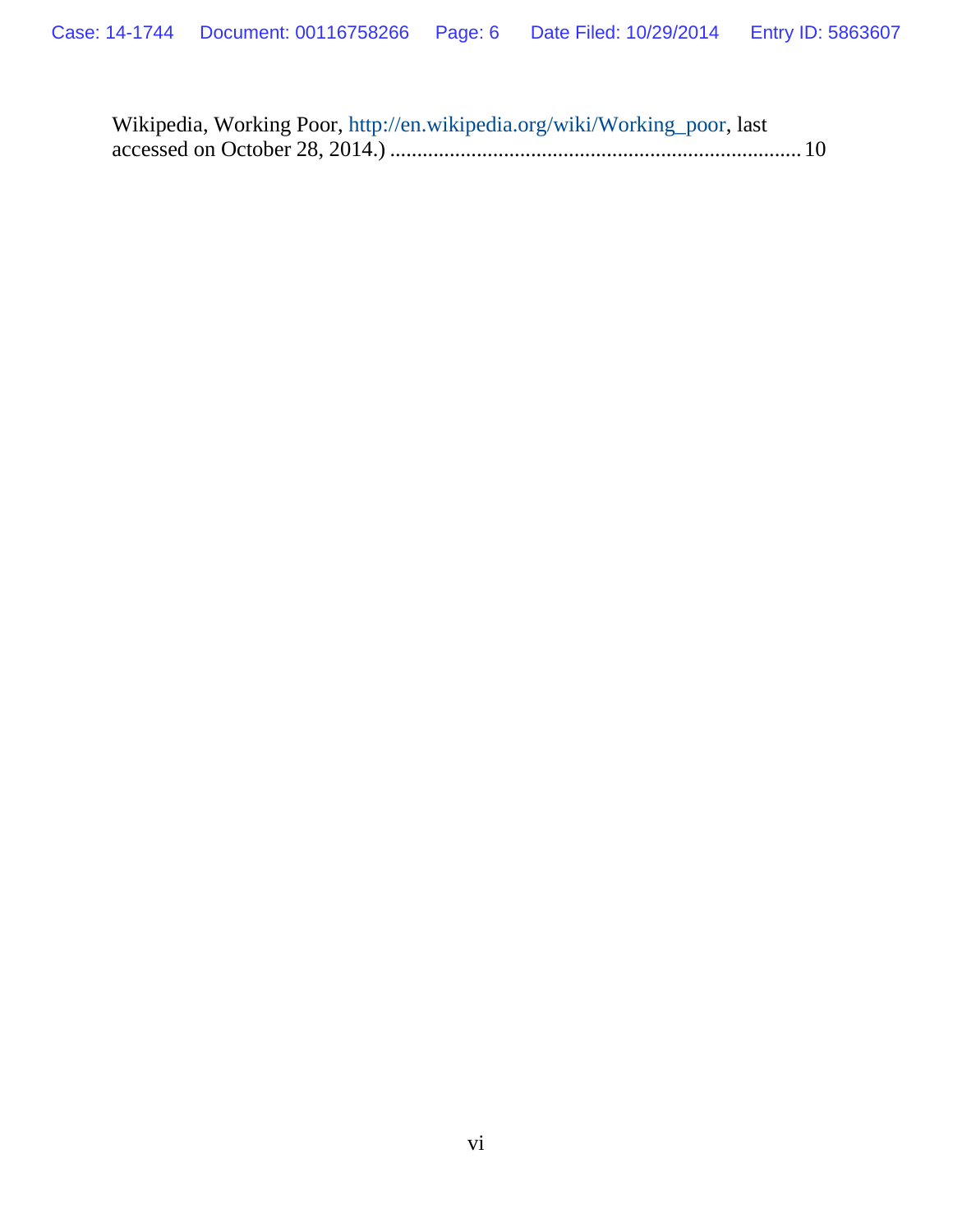#### **RULE 29(c)(4) STATEMENT OF INTEREST**

Each of the *amici curiae* listed below have an interest in this appeal, which concerns the impact of overtime rights laws on salaried and hourly workers in the fast food sector. In particular:

The **National Employment Law Project ("NELP")** is a non-profit legal organization with over 45 years of experience advocating for the employment and labor rights of low-wage and unemployed workers, including workers in the food service industry. NELP seeks to ensure that all employees receive the full protection of labor and employment laws and that employers are not rewarded for skirting those basic rights.

The **National Employment Lawyers Association ("NELA")** is the largest professional membership organization in the country comprised of lawyers who represent workers in labor, employment, and civil rights disputes. Founded in 1985, NELA advances employee rights and serves lawyers who advocate for equality and justice in the American workplace. NELA and its 69 circuit, state, and local affiliates have a membership of over 4,000 attorneys who are committed to working on behalf of those who have been illegally treated in the workplace. NELA's members litigate daily in every circuit, affording NELA a unique perspective on how the principles announced by the courts in employment cases actually play out on the ground. NELA strives to protect the rights of its members'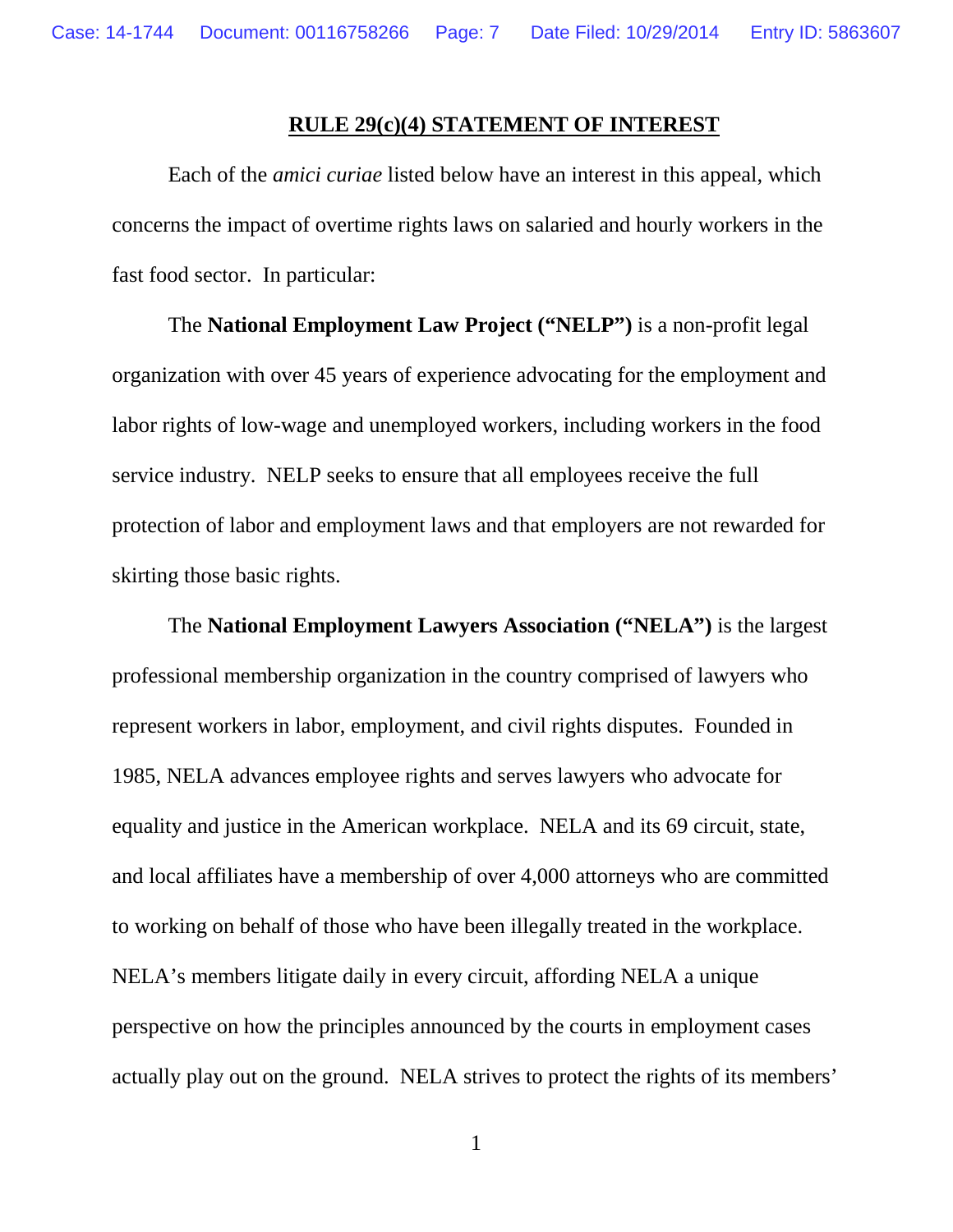clients, and regularly supports precedent-setting litigation affecting the rights of individuals in the workplace.

The **Economic Policy Institute ("EPI")** is a nonprofit, nonpartisan think tank created in 1986 to include the needs of low- and middle-income workers in economic policy discussions. EPI believes every working person deserves a good job with fair pay, affordable health care, and retirement security. To achieve this goal, EPI conducts research and analysis on the economic status of working America. EPI proposes public policies that protect and improve the economic conditions of low- and middle-income workers and assesses policies with respect to how they affect those workers. EPI staff have submitted comments during rulemaking on Part 541, have testified in both the House and Senate on the socalled white collar exemptions, and advocate for broader overtime coverage as a way to increase employment and wages.

The **Massachusetts Fair Wage Campaign ("FWC")** is a coalition of nonprofit immigrants' and workers' rights organizations that engage in a range of legal and policy advocacy, community organizing, and support and referrals for legal action for low-wage workers in Massachusetts. Most of FWC's member organizations are community-based groups that work closely with immigrant workers who are victims of exploitative and abusive employment practices,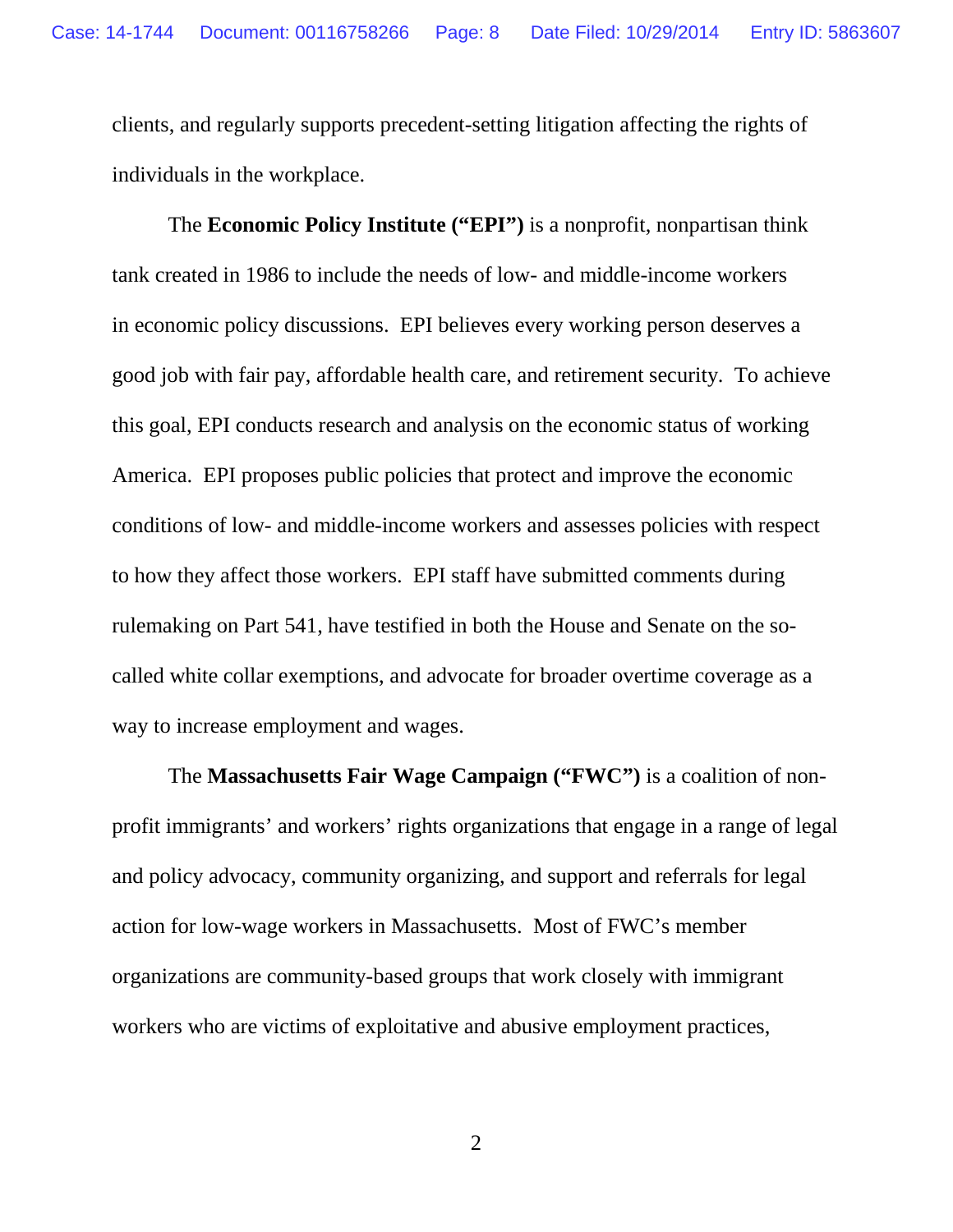including nonpayment of wages and violations of the Massachusetts and federal

minimum wage and overtime laws.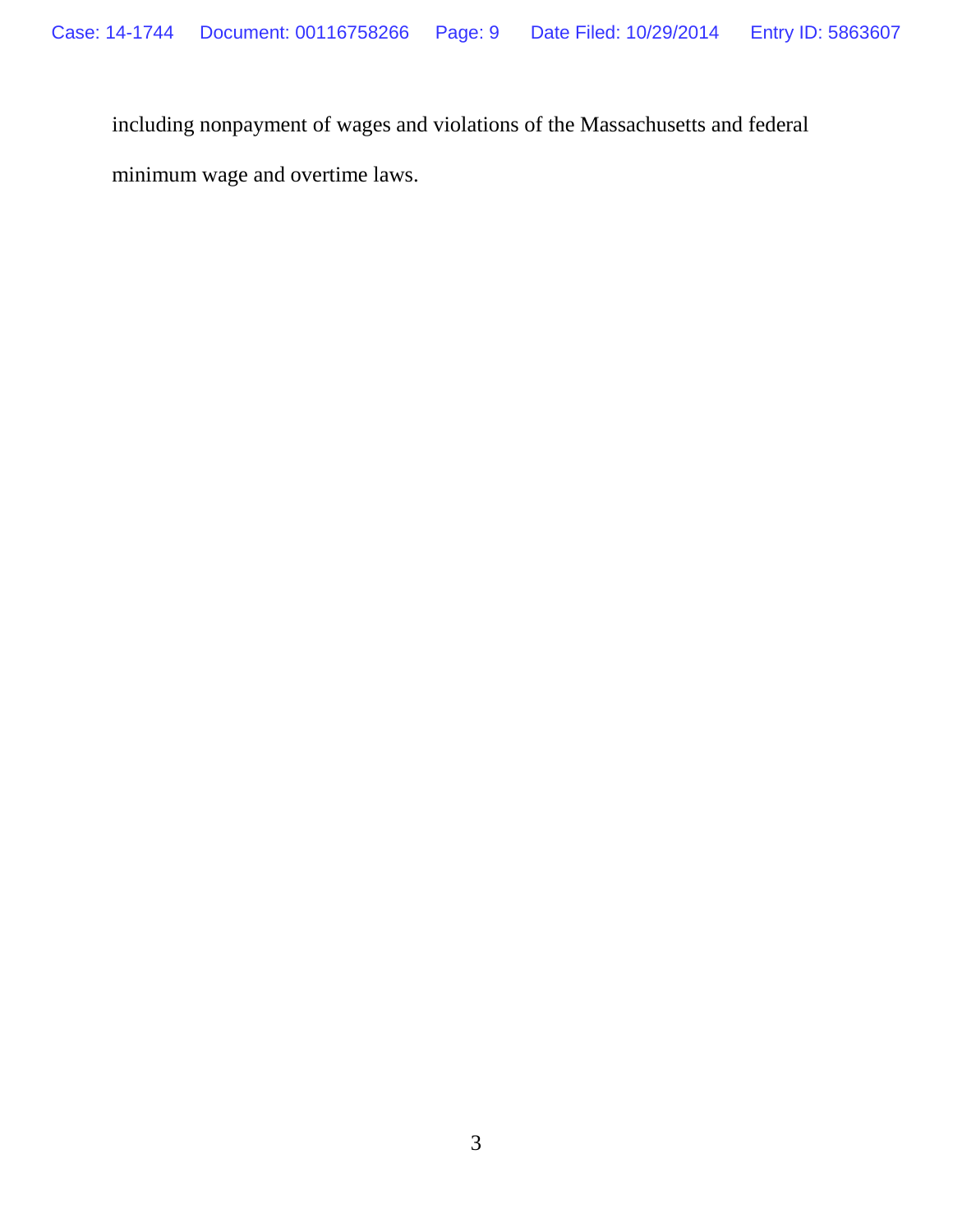# **RULE 29(c)(5) STATEMENT**

No party's counsel has: (a) authored this brief in whole or in part or (b) contribute money that was intended to fund preparing or submitting this brief. Moreover, only *amici curiae*, its members, or its counsel has contributed money that was intended to fund preparing or submitting this brief.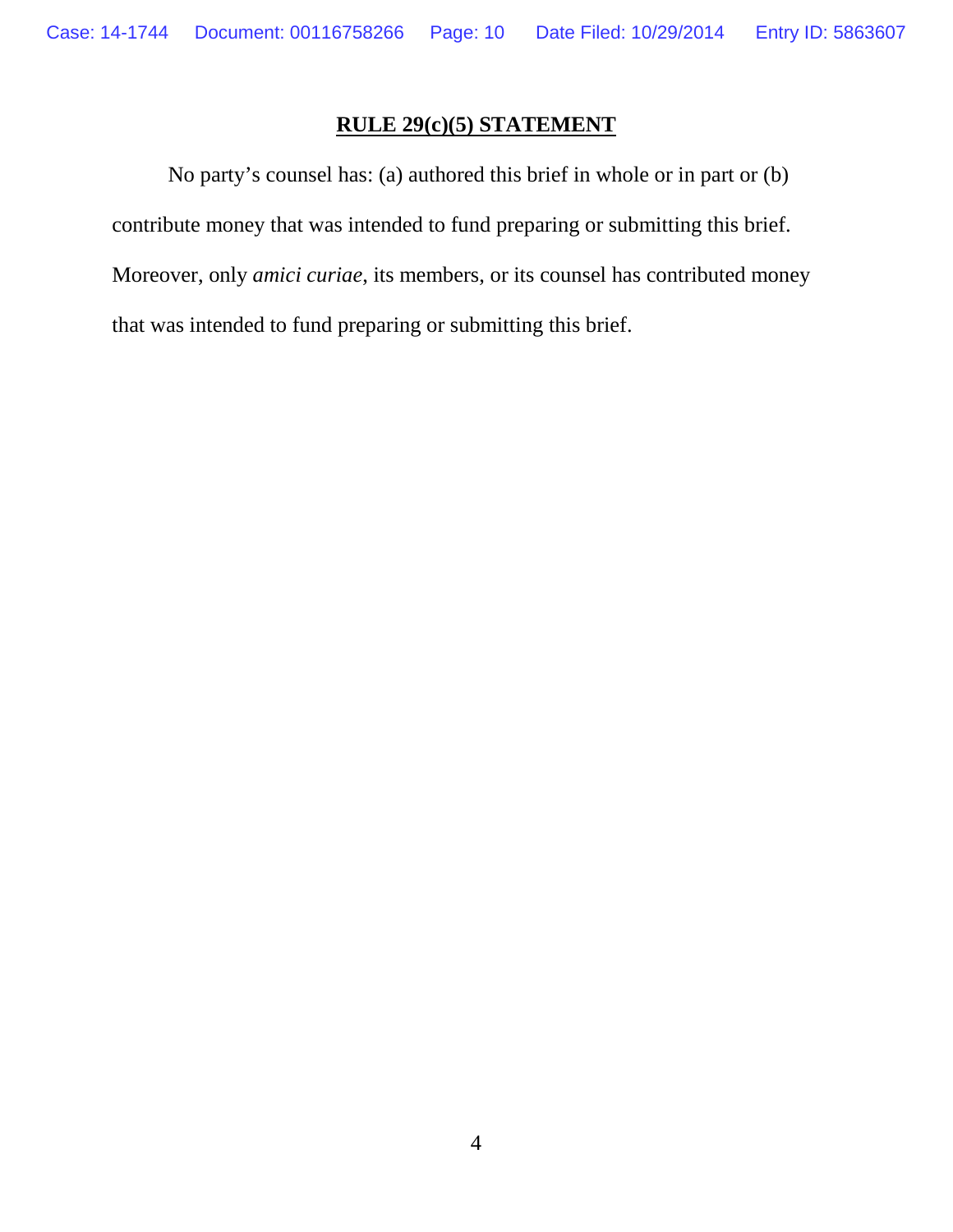#### **ARGUMENT**

*Amici curiae* urge this Court to reverse the district court's summary judgment decision. As discussed below, Congress passed the FLSA's "time and one-half" overtime pay requirement with the intent of benefitting *all* workers by spreading work hours and increasing employment. The district court's application of *Donovan v. Burger King*, 672 F.2d 221 (1st Cir. 1982), to excuse a detailed analysis of the four "primary duty" factors described in 29 C.F.R. § 541.700(a) threatens to undermine this legislative purpose. In particular, the district court's approach makes it far too easy for companies to avoid assigning extra work to the hourly workforce by simply requiring salaried employees to perform the extra work free-of-charge. Moreover, the district court's reading of *Burger King* as excusing a rigorous primary duty analysis cannot be reconciled with decisions from other circuit courts.

# **A. The FLSA's Overtime Pay Mandate Was Enacted for the Purpose of Benefitting** *All* **Workers by Spreading Work Hours and Increasing Employment.**

The FLSA requires that employees receive extra "time and one-half" pay for working over 40 hours per week. *See* 29 U.S.C. § 207(a)(1). In enacting this requirement, Congress intended "to spread work and thereby reduce unemployment, by requiring an employer to pay a penalty for using fewer workers to do the same amount of work as would be necessary if each worker worked a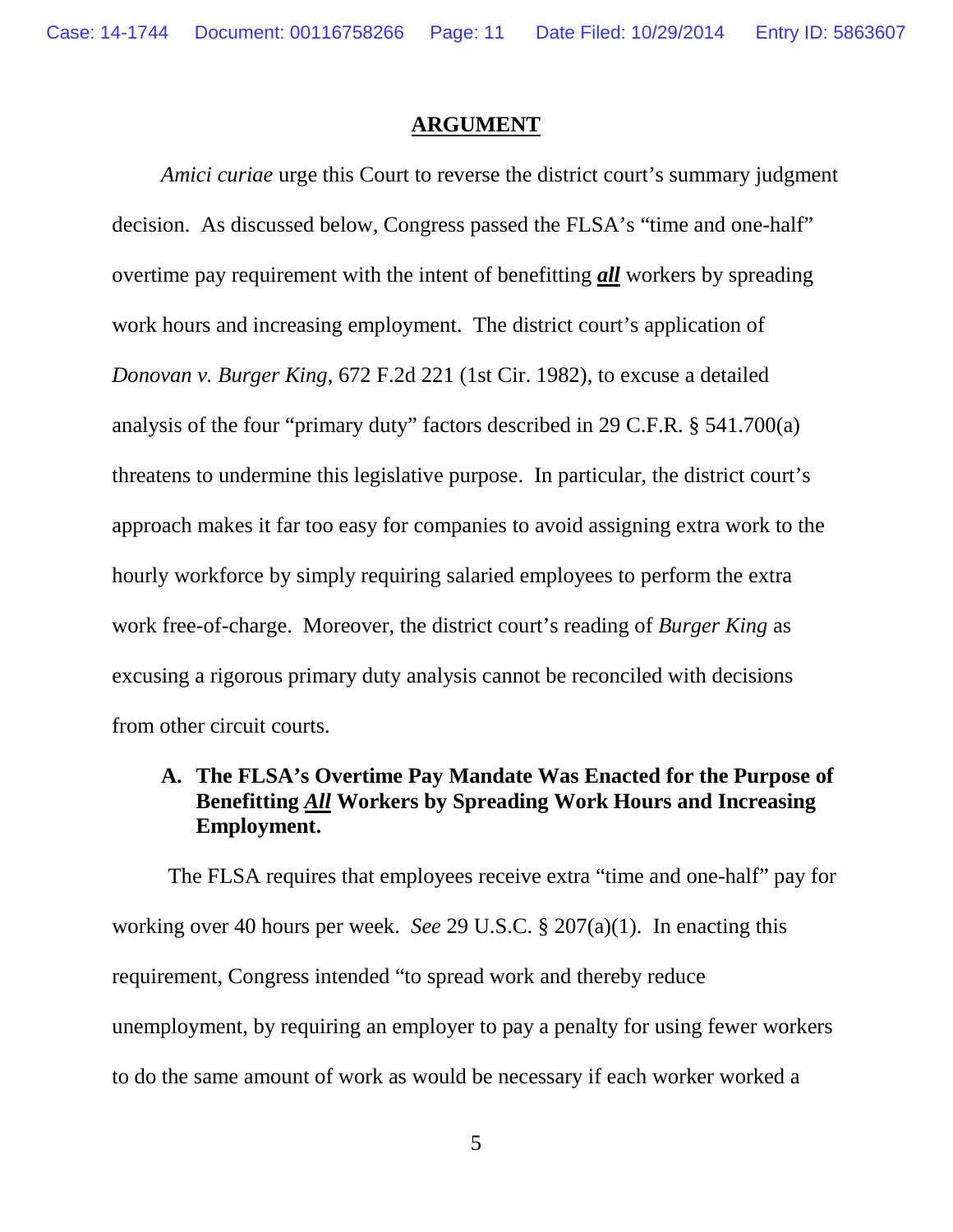shorter week." *Mechmet v. Four Seasons Hotels, Ltd.*, 825 F.2d 1173, 1176 (7th

Cir. 1987) (Posner, J.).

This public policy favoring "work-spreading" is fundamental to the FLSA's

overtime pay mandate. As the Supreme Court explained shortly after the FLSA's

passage:

The provision of  $\S 7(a)$  requiring this extra pay for overtime is clear and unambiguous. It calls for 150% of the regular, not the minimum wage. By this requirement, *although overtime was not flatly prohibited, financial pressure was applied to spread employment to avoid the extra wage* and workers were assured additional pay to compensate them for the burden of a workweek beyond the hours of the act. *In a period of widespread unemployment and small profits, the economy inherent in avoiding extra pay was expected to have an appreciable effect in the distribution of available work.* Reduction of hours was part of the plan from the beginning.

*Overnight Motor Transport v. Missel*, 316 U.S. 572, 577-78 (1941) (emphasis supplied); *see also Bay Ridge Operating Co., Inc. v. Aaron*, 334 U.S. 446, 460 (1948) (overtime pay mandate intended "to spread employment through inducing employers to shorten hours because of the pressure of extra cost"); *Walling v. Youngerman-Reynolds Hardwood Co., Inc.*, 325 U.S. 419, 423-24 (1945) (overtime pay mandate intended "to reduce the hours of work and to employ more men"); *Jewell Ridge Coal Corp. v. Local No. 6167, United Mine Workers of America*, 325 U.S. 161, (1945) ("the plain design of § 7(a) to spread employment through imposing the overtime pay requirement on the employer"); *Walling v.*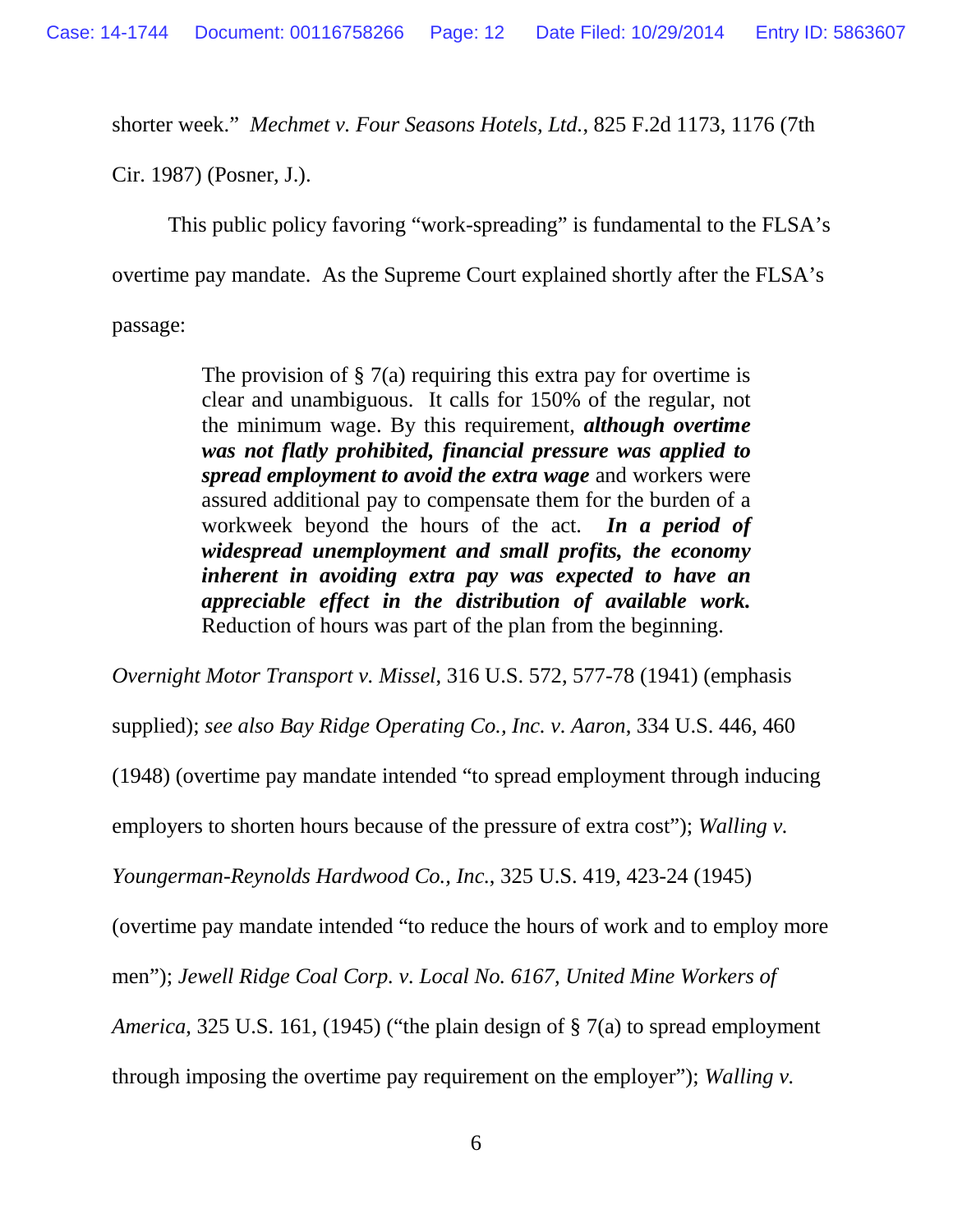*Helmerich & Payne, Inc.*, 323 U.S. 37, 40 (1944) (overtime pay mandate intended "to spread employment by placing financial pressure on the employer through the overtime pay requirement").

In sum, the FLSA's overtime pay mandate is intended to benefit *ALL* employees, not just those who actually are called upon to work extra overtime hours. When a company classifies a salaried employee as an overtime-exempt "executive," the economic implications are felt by the entire workforce. This is why overtime exemptions must be narrowly construed. As this Court has recognized: "Because of the remedial nature of the statute, the Supreme Court has emphasized that the exemptions should be 'narrowly construed' and 'limited to those establishments plainly and unmistakably within their terms and spirit.'" *Hines v. State Room, Inc.*, 665 F.3d 235, 242 (1st Cir. 2011) (quoting *Arnold v. Ben Kanowski, Inc.*, 361 U.S. 388, 392 (1960)).

## **B. Cadete's Business Model Contradicts the FLSA's Purpose of Spreading Work Hours Among the General Workforce.**

Mindful of the FLSA's Congressional purpose of spreading work among *all* employees, courts should be skeptical of business models in which employers classify a few employees as overtime-exempt managers, pay them modest weekly salaries, require them to work long hours performing non-managerial tasks, and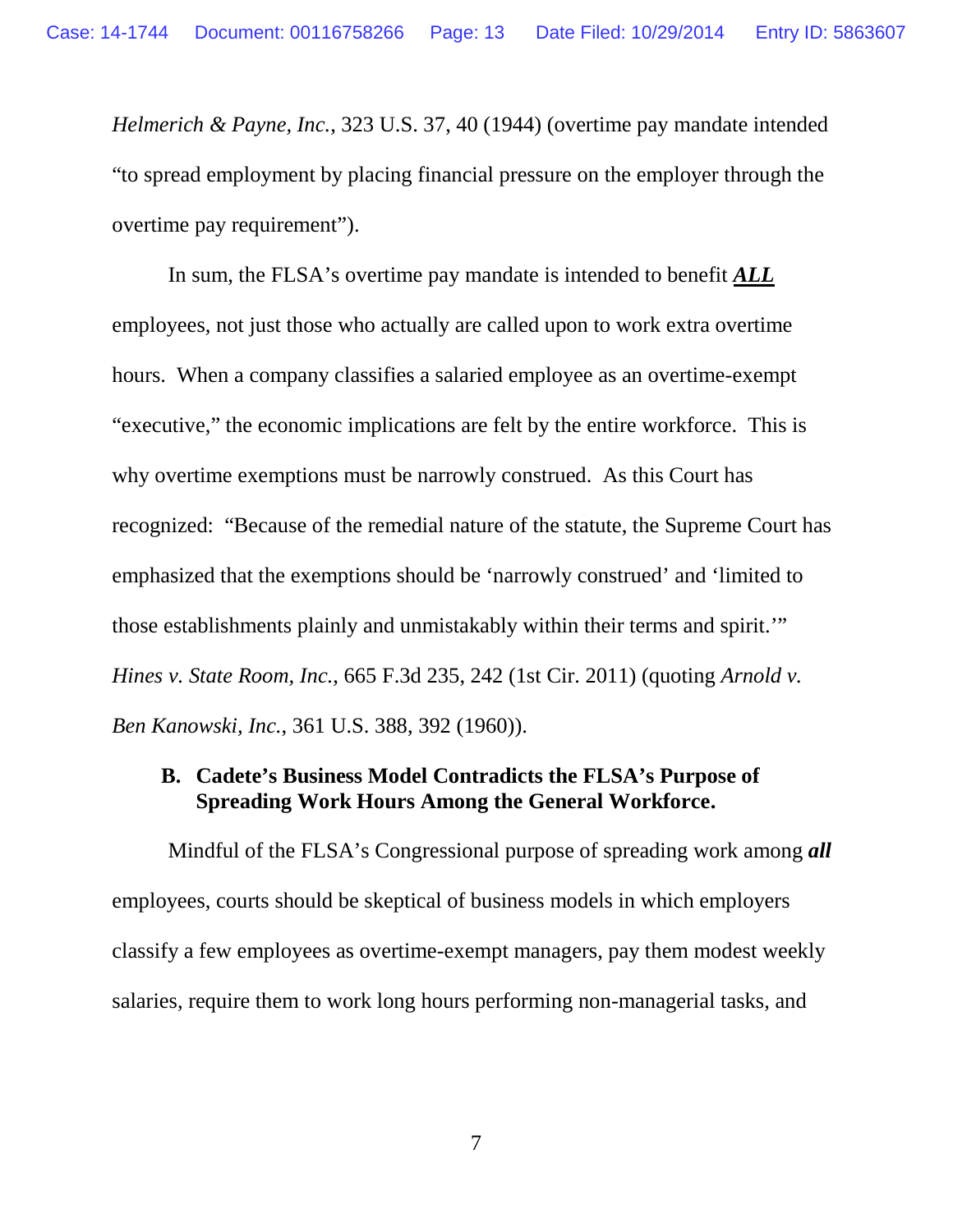prohibit their hourly co-workers from working additional hours.<sup>[1](#page-22-0)</sup> Such business models clearly undermine Congress' intent that the overtime premium foster the spreading of work hours among the entire workforce.

In *Morgan v. Family Dollar Stores, Inc.*, 551 F.3d 1233 (11th Cir. 2008), the Eleventh Circuit affirmed a jury finding that the Family Dollar retail chain violated the FLSA by misclassifying their "store managers" as overtime-exempt. The *Morgan* Court put special emphasis on Family Dollar's use of strict store payroll budgets to force the store managers to perform tasks that otherwise would be performed by the hourly employees. *See Morgan*, 551 F.3d at 1251-54, 1270. The Court offered the following summary:

> Because store managers are under orders that overtime labor is not allowed, they are required to do any and all work, even if the payroll budget does not allocate enough hourly employees to get the job done. Cuts to a store's payroll budget necessarily reduce a store's workforce and ensure that the salaried store manager (and not the hourly employees) makes up the difference by working more hours.

*Id.* at 1252 (footnote omitted).

ı

Here, Cadete has implemented a similar business model. Plaintiffs were

paid modest weekly salaries, *see* Joint Appendix ("JA") at 296, and worked

<span id="page-22-0"></span>1 *See generally* David Jamieson, "Join the Booming Dollar Store Economy! Low Pay, Long Hours, May Work While Injured," *HuffingtonPost.com* (Aug. 29, 2013) (available at [http://www.huffingtonpost.com/2013/08/29/dollar-stores](http://www.huffingtonpost.com/2013/08/29/dollar-stores-work_n_3786781.html)[work\\_n\\_3786781.html,](http://www.huffingtonpost.com/2013/08/29/dollar-stores-work_n_3786781.html) last accessed on October 28, 2014) (generally describing business model of requiring salaried managers to perform all of store's extra work).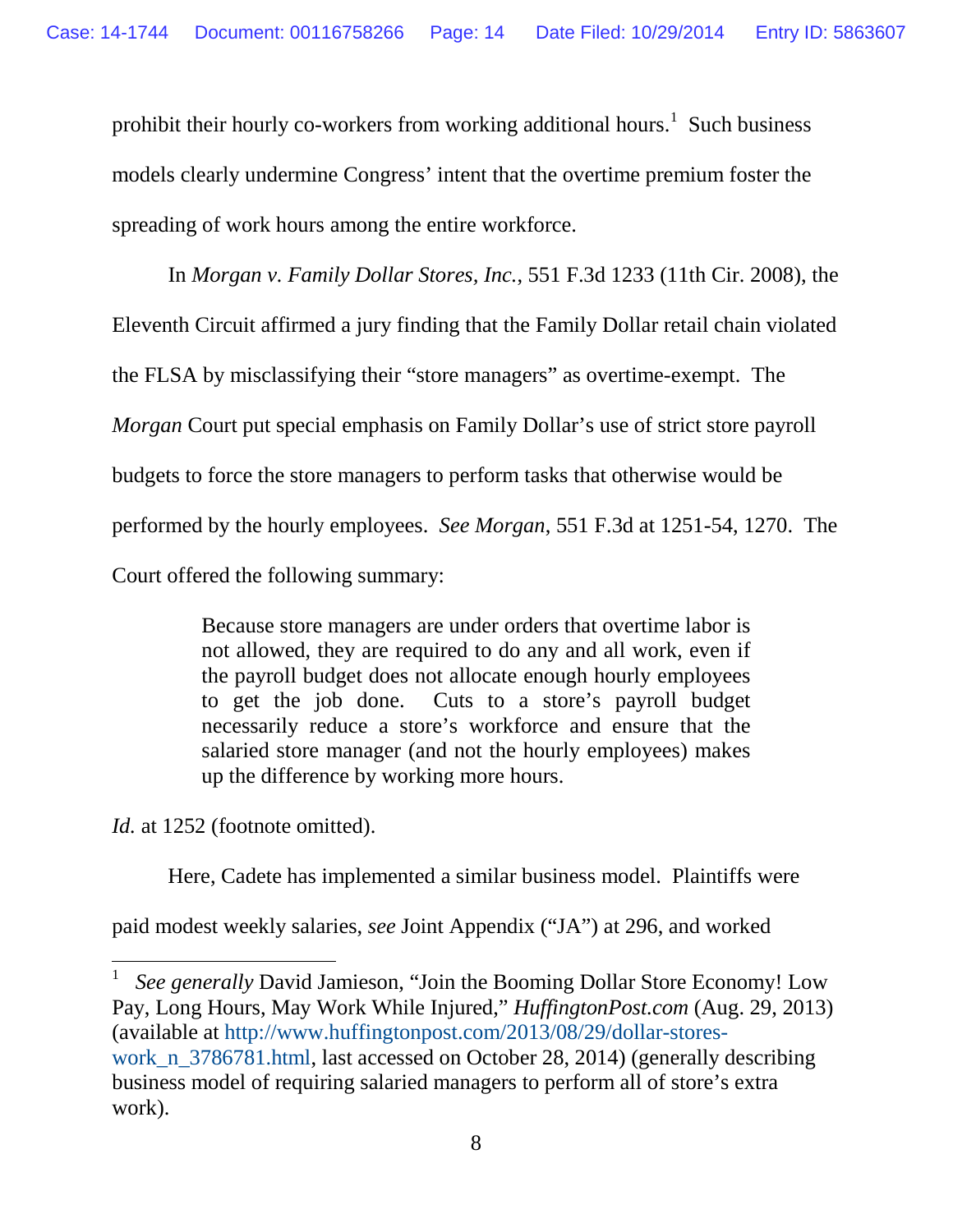alongside other donut shop employees paid on an hourly basis, *see id.* Plaintiffs were expected to regularly work at least 48 hours per week and often worked over 60 hours per week." *See* JA 45, 60, 147, 170-71, 219. During these work hours, Appellants often spent over 90% of their time performing the same routine tasks as the donut shop's hourly employees, *See* JA 105-06, 168-69, 171-72, 179, 186- 88, 193, 198, 217-18, 222, 244-45, 252, 319.

# **C. Cadete's Practices Harm the Very Employees Who Most Need the FLSA's Protections.**

It is easy to view Appellants as the only individuals harmed by Cadete's overtime-exempt classification. But such a viewpoint is incomplete. As already discussed, Cadete's current and prospective *hourly* employees also have suffered harm. Absent the overtime-exempt classification of Appellants, the donut shop's hourly employees would have worked more hours and received more pay. Alternatively, Cadete would have hired a new employee, possibly lifting him/her

out of unemployment.

ı

The \$8.00/hour donut shop employees harmed by Cadete's practices desperately need the FLSA's protections. The food service industry employs almost 10% of our nation's private sector workers.<sup>[2](#page-23-0)</sup> Almost half of all food service

<span id="page-23-0"></span><sup>2</sup> *See* Heidi Shierholz, "Low Wages and Few Benefits Mean Many Restaurant Workers Can't Make Ends Meet," *Economic Policy Institute Report* (Aug. 21, 2014) ("EPI Report") at p. 5 (available at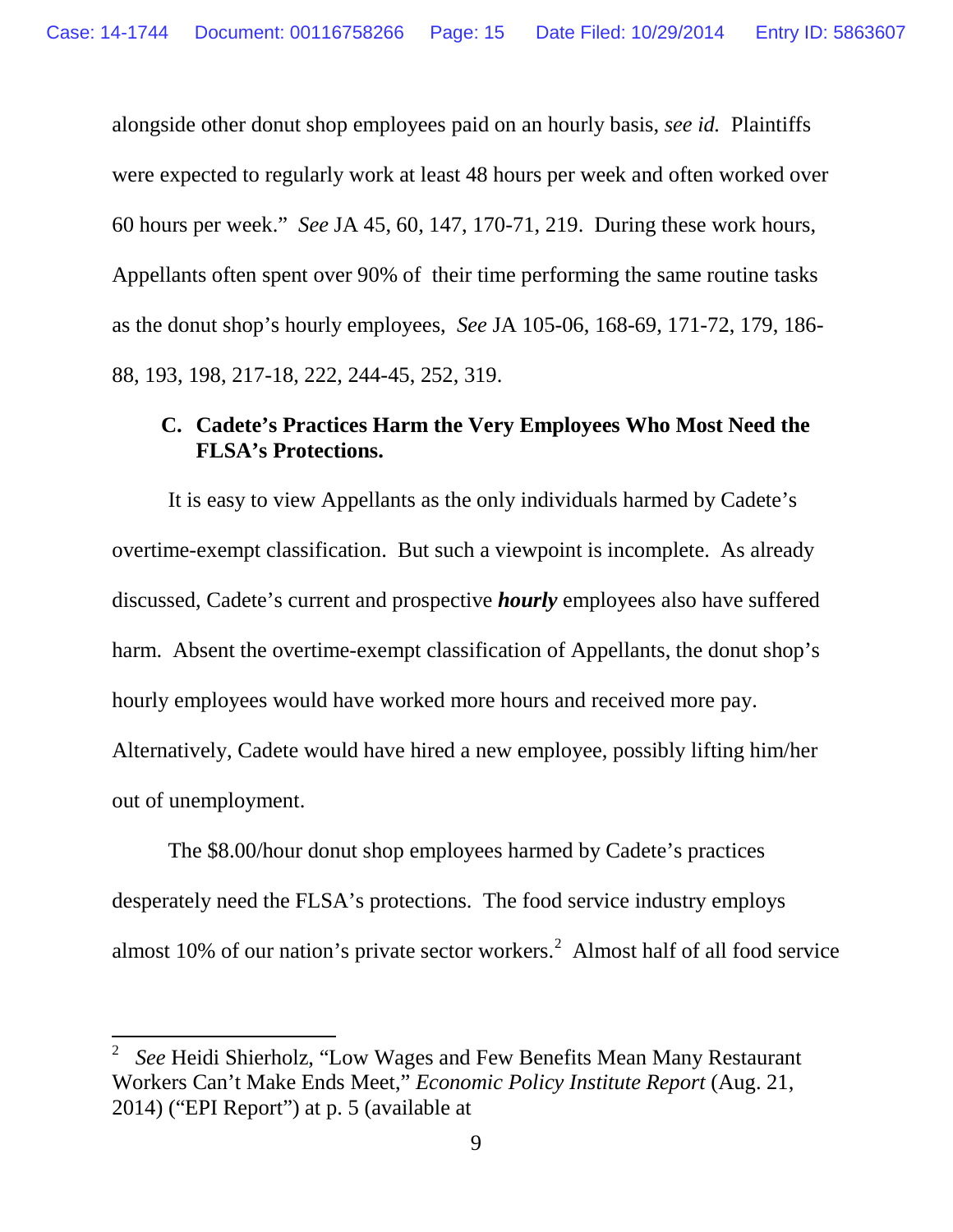workers live near or below the poverty level.<sup>[3](#page-24-0)</sup> As a whole, food service workers

earn only one-half of the national average wage for all industries, and the average

food service manager's salary is less than twice the wage of their hourly

employees.<sup>[4](#page-24-1)</sup> Moreover, over 22 percent of restaurant managers can be classified as

low-wage employees.<sup>[5](#page-24-2)</sup>

# **D. Careful Analysis of Each of the Four "Primary Duty" Factors is Crucial to Ensuring that an Overly-Broad Executive Exemption Does Not Undermine the FLSA's Work-Spreading Goals.**

Whether a purportedly overtime-exempt executive has "management" as her

"primary duty" depends on consideration of four separate factors. As explained in

the pertinent regulation:

ı

<http://www.epi.org/publication/restaurant-workers/>, last accessed on October 28,  $^{2014)}$ .

<span id="page-24-0"></span>3 *See* EPI Report, *supra*, at Table 7. Generally speaking, many of this Nation's poor are employed. "In 2009, according to the US Census Bureau's official definition of poverty, 8.8 million US families were below the poverty line (11.1% of all families). Of these families, 5.19 million, or 58.9%, had at least one person who was classified as working. In the same year, there were 11.7 million unrelated individuals (people who do not live with family members) whose incomes fell below the official poverty line (22% of all unrelated individuals). This means that 3.9 million of these poor individuals, or 33%, were part of the working poor." (Wikipedia, Working Poor, [http://en.wikipedia.org/wiki/Working\\_poor](http://en.wikipedia.org/wiki/Working_poor), last accessed on October 28, 2014.)

<span id="page-24-1"></span>4 EPI Report, *supra*, at Table 6, p. 17 [\$10.00 ÷ \$18.00 = .55], Table 5, p. 14  $[$15.42 \div $8.23 = 1.87]$ . By comparison, managers in all employment earn approximately 2.5 times more than hourly employees (\$54.66 versus \$21.78.). *See*  Bureau of Labor Statistics, "May 2013 National Industry-Specific Occupational Employment and Wage Estimates For Cross Industries, Private." ("May 2013 Wages") (available at [http://www.bls.gov/oes/current/000001.htm#00-0000,](http://www.bls.gov/oes/current/000001.htm#00-0000) last accessed on October 28, 2014)

<span id="page-24-2"></span>5 EPI Report, *supra*, Table 8, at p. 20.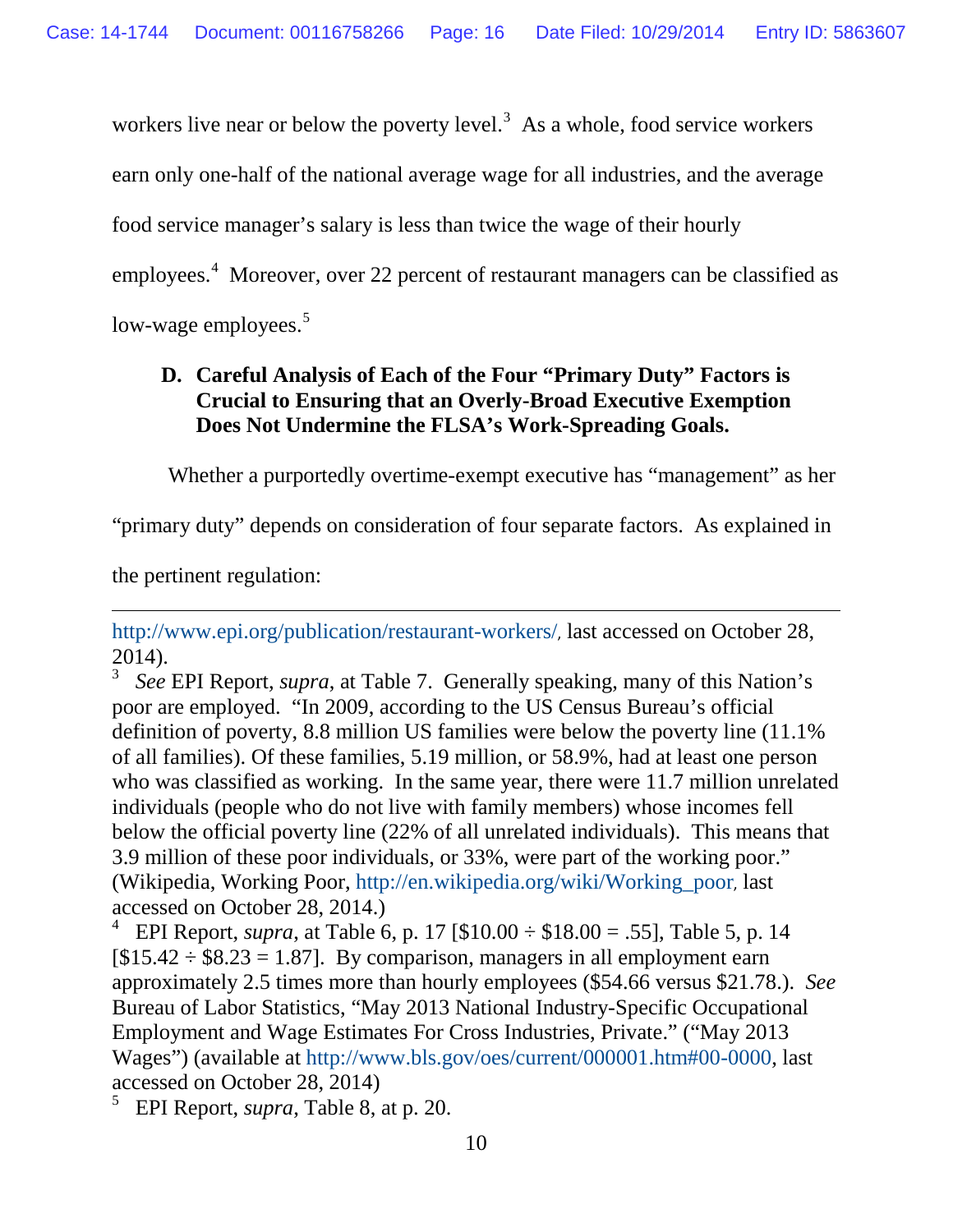Factors to consider when determining the primary duty of an employee include, but are not limited to, the relative importance of the exempt duties as compared with other types of duties; the amount of time spent performing exempt work; the employee's relative freedom from direct supervision; and the relationship between the employee's salary and the wages paid to other employees for the kind of nonexempt work performed by the employee.

29 C.F.R. § 541.700(a).

Magistrate Judge Boal's Report and Recommendation carefully analyzed each of the four primary duty factors. *See* JA at 294-309. Judge Saylor, however, did not undertake any analysis of the primary duty factors. *See* JA at 317-27. Instead, Judge Saylor appeared to read this Court's decision in *Donovan v. Burger King*, 672 F.2d 221 (1st Cir. 1982), as requiring a finding that Appellants are exempt executives by virtue of their status as "in charge" of their stores. *See* JA at 325-26.

*Amici Curiae* respectfully disagree with Judge Saylor's approach. This Court has never held that *Burger King* permits a district court to avoid a rigorous analysis of the primary duty factors just because the plaintiff is the person "in charge" of his assigned store or work department. Such a reading of *Burger King* would put this Court at odds with circuit courts authority throughout the nation.

For example, in *Morgan*, the Eleventh Circuit flatly rejected the company's argument that "its store managers were 'in charge' of the store, and therefore, exempt as a matter of law." *Morgan*, 551 F.3d at 1271. The *Morgan* Court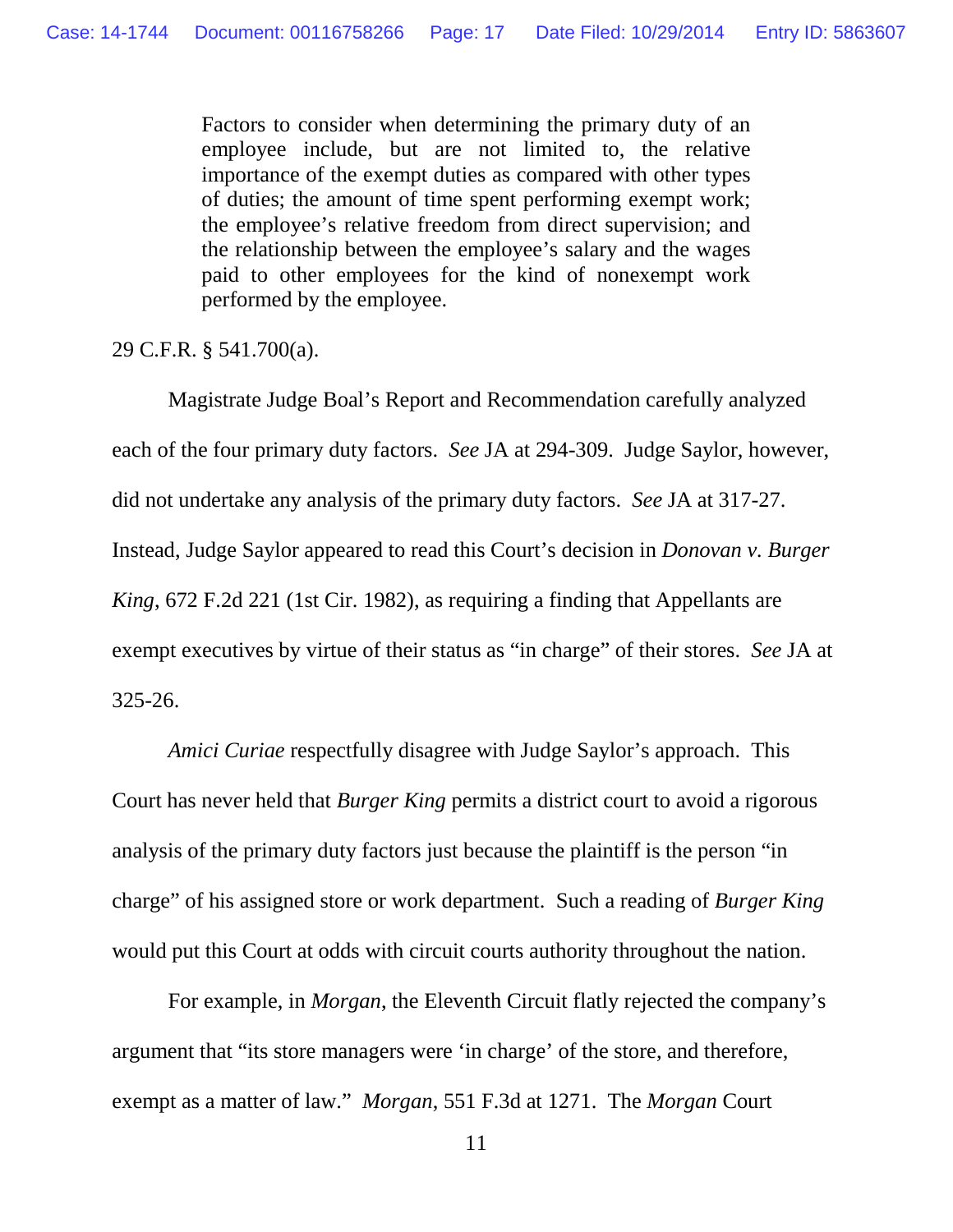cogently observed:

In answering the primary duty inquiry, courts do not "simply slap[]on a talismanic phrase." Family Dollar's "in charge" label strikes us as a way to bypass a meaningful application of the fact-intensive factors.

*Id.* at 1272 (quoting *Rodriguez v. Farm Stores Grocery, Inc.*, 518 F.3d 1259, 1264

(11th Cir. 2008)).

Likewise, in *Guthrie v. Lady Jane Collieries, Inc.*, 722 F.2d 1141, 1145 (3d

Cir. 1983), the Third Circuit explained that an employee's status as the person "in

charge" of an entity's operations does not excuse a thorough analysis of the

primary duty factors:

Preliminarily, we reject the implication in the district court's opinion that by merely holding that the foremen were "in charge" of their respective sections, without analyzing the underlying criteria of the relevant regulation, the district court could properly conclude that the regulation's requirement that the foremen's primary duty be management had been satisfied. The regulation clearly directs the court's attention to several factors, which must be considered before a determination of "primary duty of management" may be made. Thus, the regulation requires more than a conclusory leap from a holding of "in charge" to a conclusion that a "primary duty of management" has been established.

*Guthrie*, 722 F.2d at 1145.

Similarly, in *Ale v. Tennessee Valley Auth.*, 269 F.3d 680 (6th Cir. 2001), the

Sixth Circuit observed: "The words 'in charge' are not a magical incantation that

render an employee a *bona fide* executive regardless of his actual duties." *Id.* at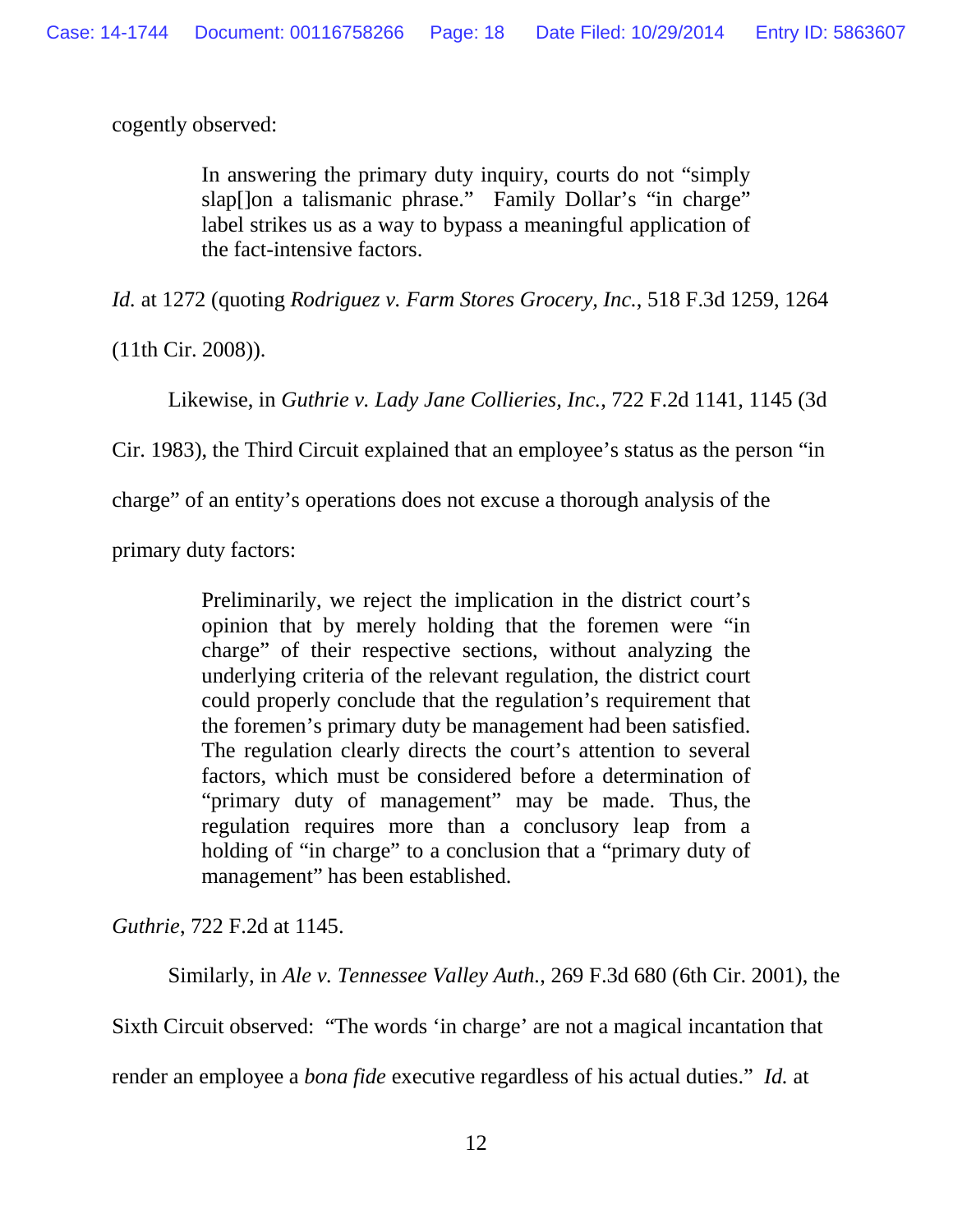691; *see also Indergit v. Rite Aid Corp.*, No. 08-09361, 2010 U.S. Dist. LEXIS 32322, \*16-19 (S.D.N.Y. March 31, 2010) (store manager's status as "captain of the ship," as person "in charge," and as "highest ranked employee in his store" not relevant to exemption analysis); *Kohl v. Woodlands Fire Dept.*, 440 F. Supp. 2d 626, 634 (S.D. Tx. 2006) (exempt status not determined by "the labels the employee or the employer place on those duties").

Consistent with the above principles, various circuit courts have held that an employee can be misclassified as overtime-exempt notwithstanding her status as the highest-ranking employee or the person in-charge. *See*, *e.g.*, *Rodriguez*, 518 F.3d at 1263-65 (store managers); *Jackson v. Go-Tane Services, Inc.*, 56 Fed. Appx. 267, 268-72 (7th Cir. 2003) (manager of car wash facility); *Aaron v. City of Wichita*, No. 96-3091, 1997 U.S. App. LEXIS 13039, \*11-17 (10th Cir. May 23, 1997) (fire captains); *Dept. of Labor v. City of Sapula*, 30 F.3d 1285, 1287-88 (10th Cir. 1994) (fire captains).

In sum, district courts must carefully analyze each specific primary duty factor in deciding whether an employee is properly classified as an overtimeexempt manager. This Court should not permit employers and trial courts to read *Burger King* as excusing a detailed primary duty analysis.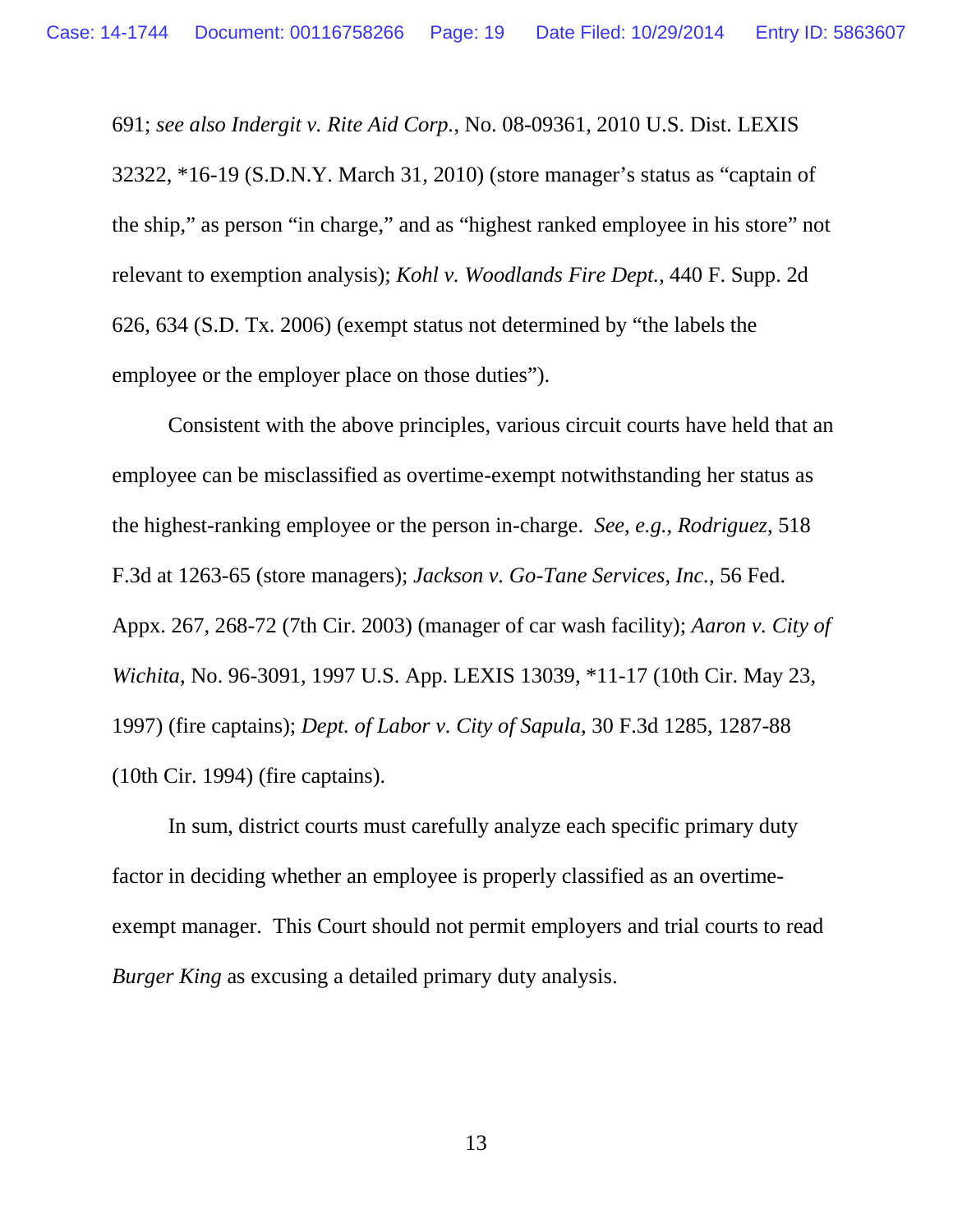#### **E. Conclusion.**

For the above reasons, *Amici Curiae* submit that the district court's summary

judgment decision should be reversed.

Dated: October 29, 2014 Respectfully,

### **/s/ Peter Winebrake**

Peter Winebrake (No. 1154038) Mark Gottesfeld Winebrake & Santillo, LLC 715 Twining Road, Suite 211 Dresher, PA 19025 (215) 884-2491 pwinebrake@winebrakelaw.com *Attorney for National Employment Law Project, Economic Policy Institute, and National Employment Lawyers Association*

### **/s/ Audrey Richardson**

Audrey Richardson (No. 1142935) Greater Boston Legal Services 197 Friend Street Boston, MA 02114 (617) 603-1662 arichardson@gbls.org *Attorney for Massachusetts Fair Wage Campaign*

Catherine Ruckelshaus Anthony Mischel National Employment Law Project 405 14th Street, Suite 401 Oakland, CA 94612 (310) 871-7925 amischel@nelp.org *Additional Attorney for National Employment Lawyers Association*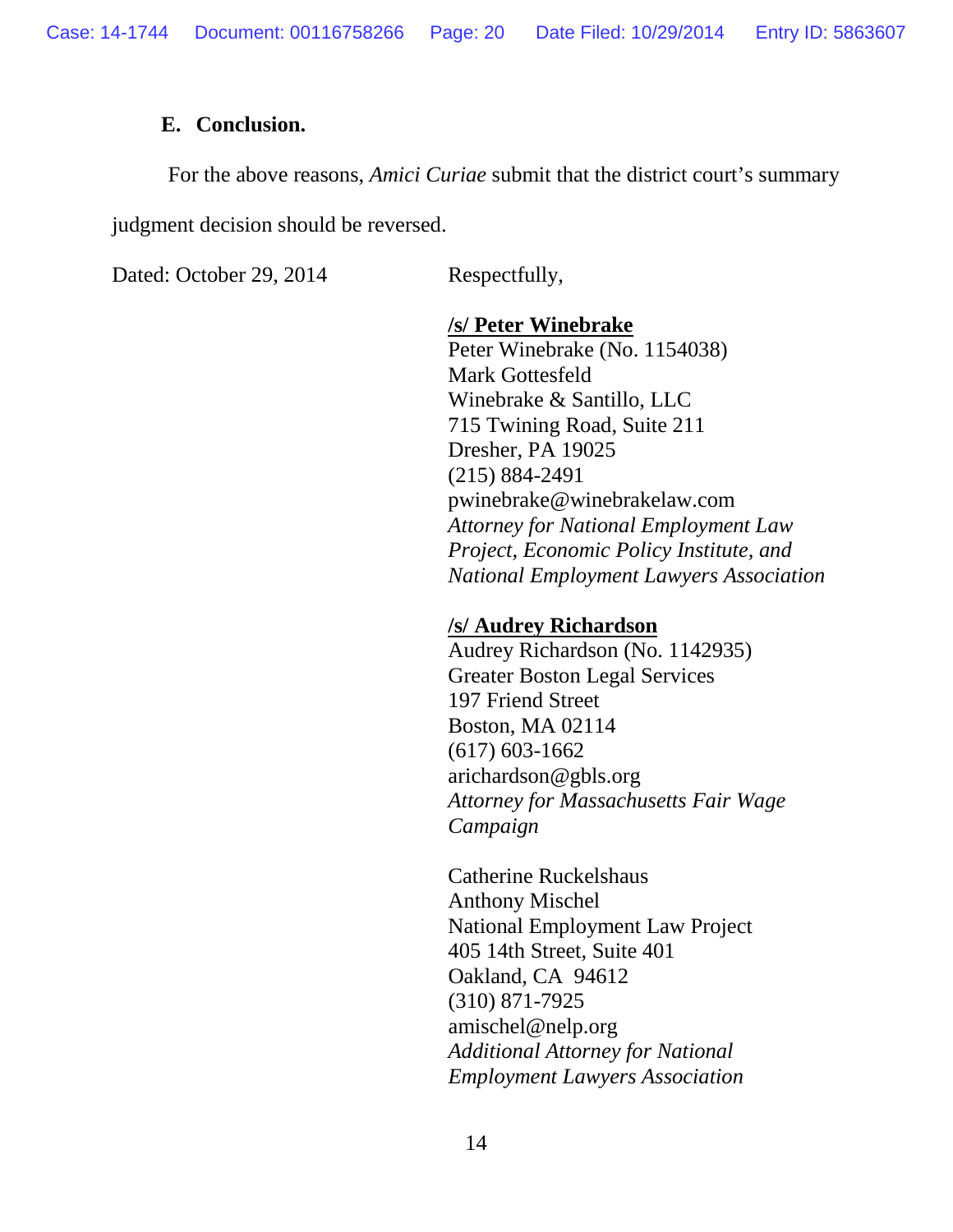Roberta L. Steele National Employment Lawyers Association 2201 Broadway, Suite 402 Oakland, CA 94612 (415) 296-7629 rsteele@nelahq.org *Additional Attorney for National Employment Lawyers Association*

Ross Eisenbrey Economic Policy Institute 1333 H Street NW Suite 300, East Tower Washington, DC 20005 (202) 775-8810 reisenbrey@epi.org *Additional Attorney for Economic Policy Institute*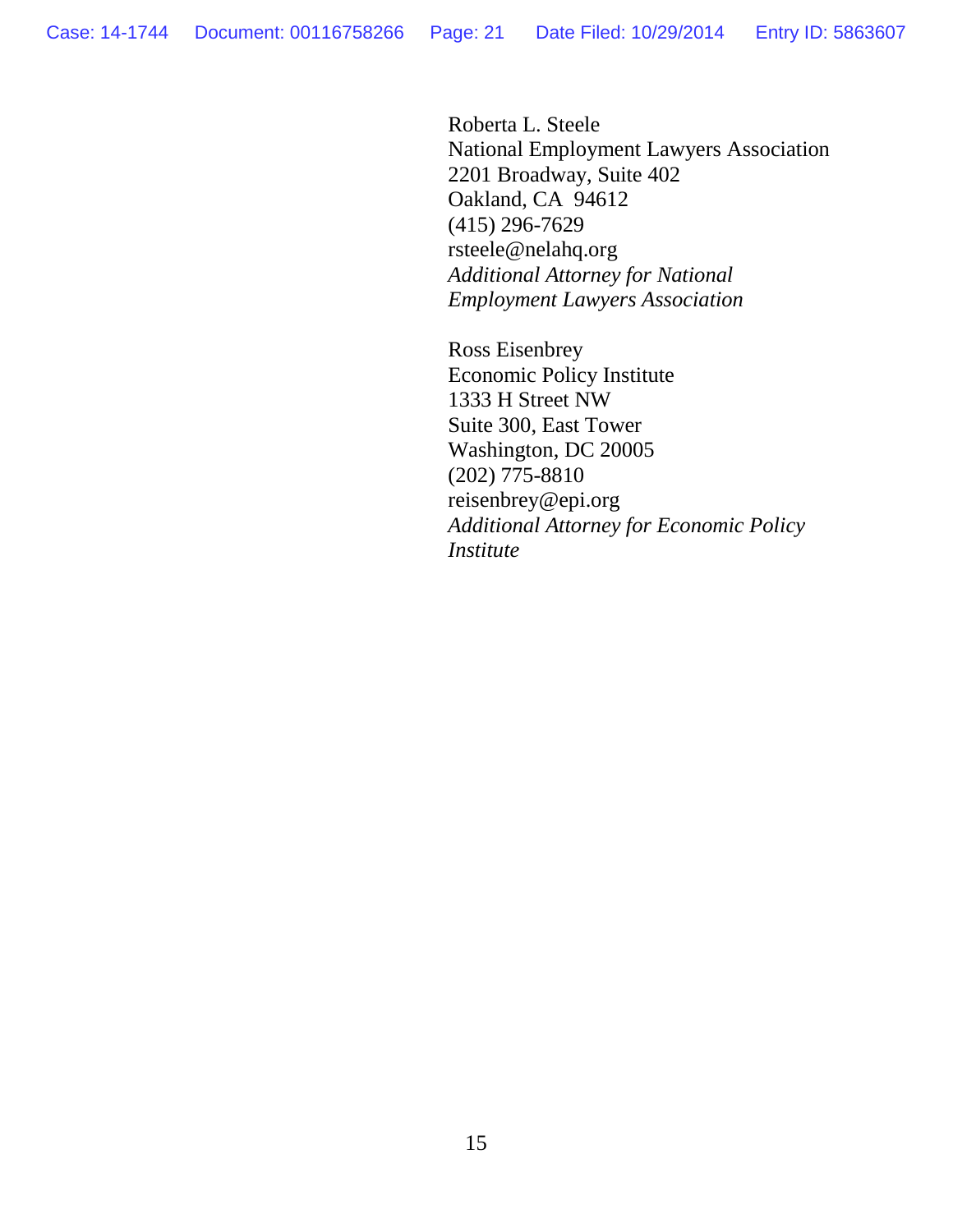### **CERTIFICATE OF COMPLIANCE**

1. This brief complies with the type-volume limitation of Federal Rule of Appellate Procedure 32(a)(7)(B) and 29(d) (for an amicus) because it contains 2,686 words, excluding the parts of the brief exempted by Federal Rule of Appellate Procedure 32(a)(7)(B)(iii).

2. This brief complies with the typeface requirements of Federal Rule of Appellate Procedure 32(a)(5) and the type-style requirements of Federal Rule of Appellate Procedure 32(a)(6) because it has been prepared in a proportionally spaced typeface using Microsoft Word in 14-point Times New Roman.

Dated: October 29, 2014 /s/ Peter Winebrake

Peter Winebrake (No. 1154038) Winebrake & Santillo, LLC 715 Twining Road, Suite 211 Dresher, PA 19025 (215) 884-2491 pwinebrake@winebrakelaw.com